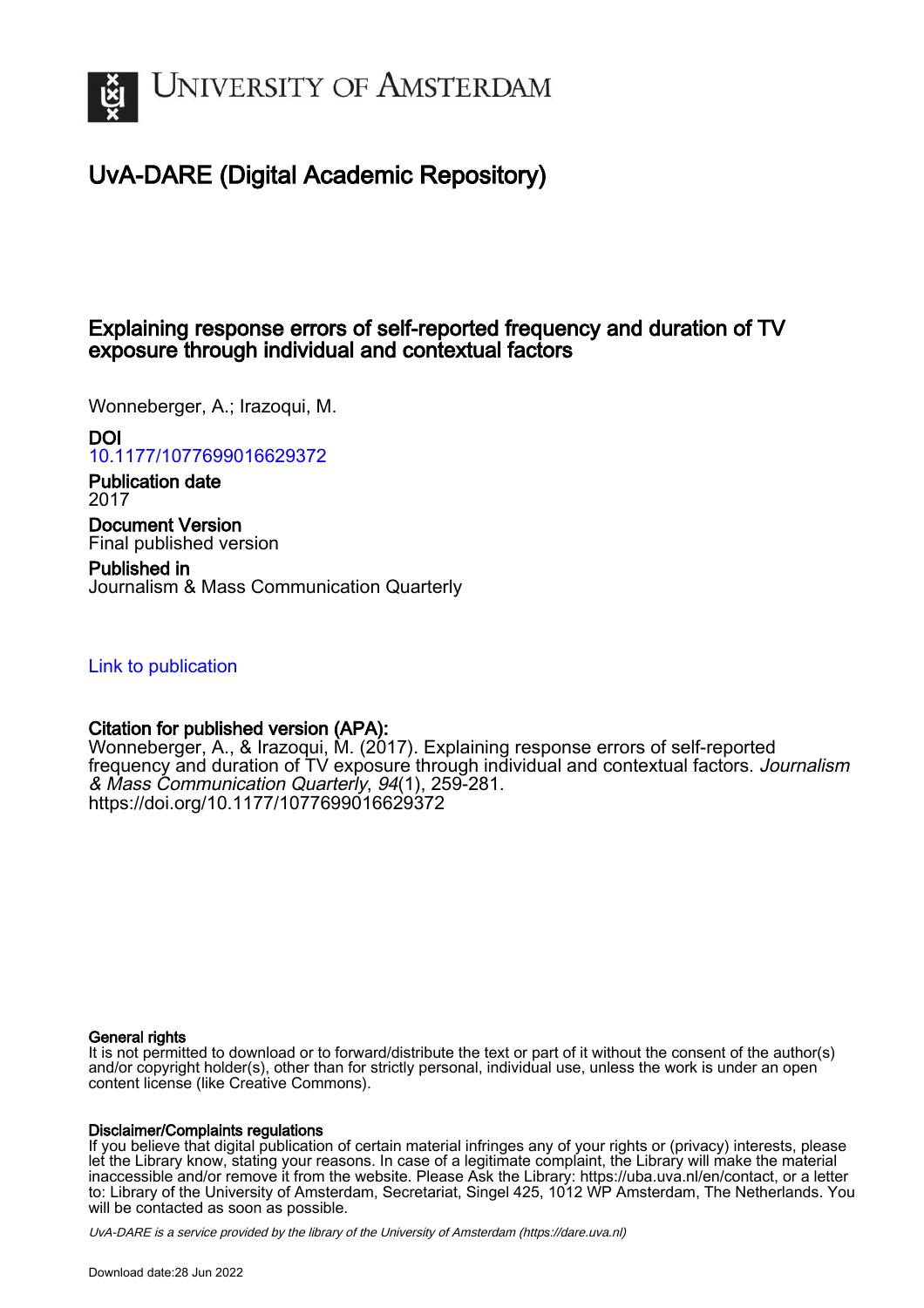# **Explaining Response Errors of Self-Reported Frequency and Duration of TV Exposure Through Individual and Contextual Factors**

Journalism & Mass Communication Quarterly 2017, Vol. 94(1) 259–281 © 2016 AEJMC Reprints and permissions: [sagepub.com/journalsPermissions.nav](https://us.sagepub.com/en-us/journals-permissions)  [DOI: 10.1177/1077699016629372](https://doi.org/10.1177/1077699016629372) http://journals.sagepub.com/home/jmq



# Anke Wonneberger<sup>1</sup> and Mariana Irazoqui<sup>2</sup>

#### **Abstract**

Measures of TV exposure are crucial for many communication studies but possible flaws remain understudied. This study contributes to the discussion about the validity of survey measures of media use by assessing the extent to which people overor underreport their viewing behavior by examining recency effects, and systematic variations in the accuracy of self-reports. Self-reported measures of TV exposure are directly compared with people-meter measures stemming from a single sample and the same time period. The findings reveal tendencies to overreport the frequency of watching and underreport the viewing duration. Response errors relate to sociodemographics and viewing-related characteristics.

#### **Keywords**

audience research, television exposure, self-reports, people meter

Survey designs remain a common approach to gain insight into media uses and effects, including areas such as political learning and opinion formation or cultivation effects (e.g., Delli Carpini, 2004; Druckman, 2005; Eveland, Hayes, Shah, & Kwak, 2005; Shrum, Lee, Burroughs, & Rindfleisch, 2011). For this reason, a large part of the evidence in these areas relies on self-reported measures of media use. However, reporting how often one uses or how much time one spends with a medium can be a challenging

1University of Amsterdam, Netherlands 2Stichting KijkOnderzoek, Amsterdam, Netherlands

#### **Corresponding Author:**

Anke Wonneberger, Department of Communication, University of Amsterdam, Nieuwe Achtergracht 166, 1001 NG Amsterdam, Netherlands. Email: [a.wonneberger@uva.nl](mailto:a.wonneberger@uva.nl)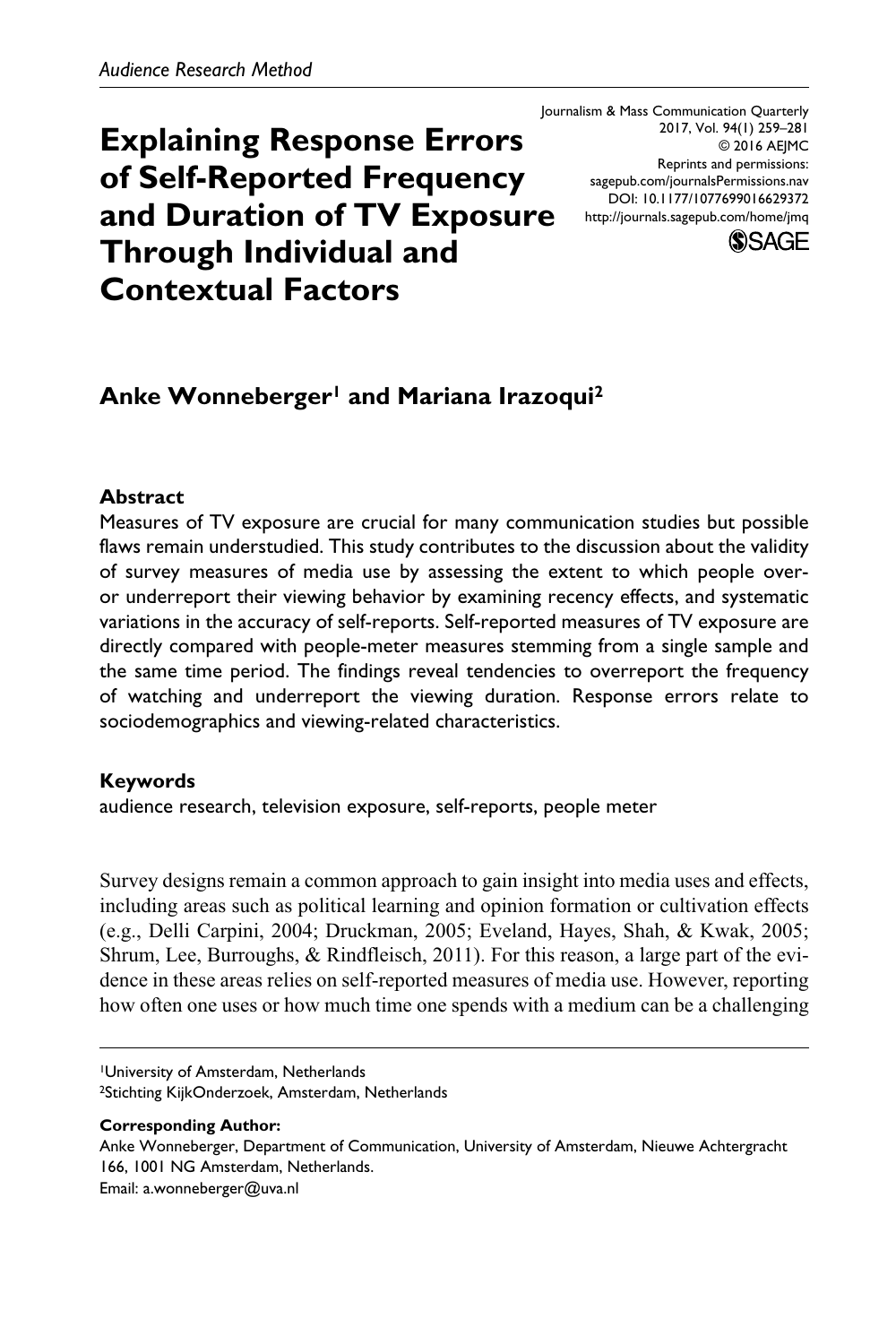task for respondents who may be susceptible to errors. Watching television in particular is an increasingly time-consuming activity, with average viewing times of more than 3 hr per day in many Western countries (Robinson & Martin, 2010; Stichting KijkOnderzoek [SKO], 2012b; Eurodata TV Worldwide, 2012; Zubayr & Gerhard, 2012). Even in a new media environment, watching TV still is the most important leisure activity, accounting for a great deal of leisure time (U.S. Department of Labor, Bureau of Labor Statistics, 2015; Sociaal en Cultureel Planbureau, 2013). Important research questions relate to the uses and the effects of TV consumption while the possible flaws inherent in its measurement remain understudied.

Because of their crucial relevance for our understanding of the role of media as it relates to individuals and societies, self-reported measures of media use have become an object of critical discussion themselves (e.g., Romantan, Hornik, Price, Cappella, & Viswanath, 2008; Coromina & Saris, 2009; Potter & Chang, 1990). Thus far, however, validation studies drawing on observed measures to assess the possible biases of self-reporting are scarce. A comparison of self-reported media exposure and mediause diaries revealed general tendencies to overreport media use (Greenberg et al., 2005). A diary study among children indicated inaccuracies in self-reported TV viewing (van der Voort & Vooijs, 1990). More accurate knowledge about the nature and the scope of response errors of survey measures can be obtained by comparing self-reports to electronically recorded measures of media use (e.g., Ettema, 1985; Price & Zaller, 1993). Electronic data registration has the advantage of being independent from recall or estimation errors (Webster, Phalen, & Lichty, 2006). Studies comparing electronically recorded and self-reported measures have been conducted for the usage of specific TV genres (e.g., Prior, 2009a) or for other media types such as social media, video games, or mobile phones (e.g., Ettema, 1985; Goulet & Hampton, 2012; Kahn, Ratan, & Williams, 2014; Kobayashi & Boase, 2012). Comparing Nielsen and survey estimates, for instance, revealed tendencies to overreport exposure to television news (Prior, 2009a). The use of mobile phones has also been found to be overreported based on a comparison of log measures and self-reports (Kobayashi & Boase, 2012).

The validity of self-reports of general TV consumption in terms of their accuracy compared with electronically recorded data has not yet been assessed. The present study fills this gap with a unique research design that allows the direct comparison of self-reported TV exposure and people-meter data based on a single sample measured during the same time period. We conducted a secondary analysis of Dutch peoplemeter data on the individual level and the corresponding survey measures of TV use. We examined the level of convergence validity of survey and people-meter data, assessed recency effects, and detected to what extent respondents varied systematically in their response behavior.

## **Conceptualization of TV Exposure**

Conceptualizations of media exposure differ in how they define exposure situations and in the type of media content that is considered. Situations of media exposure can vary from the mere opportunity to encounter a media message to an actual sensory perception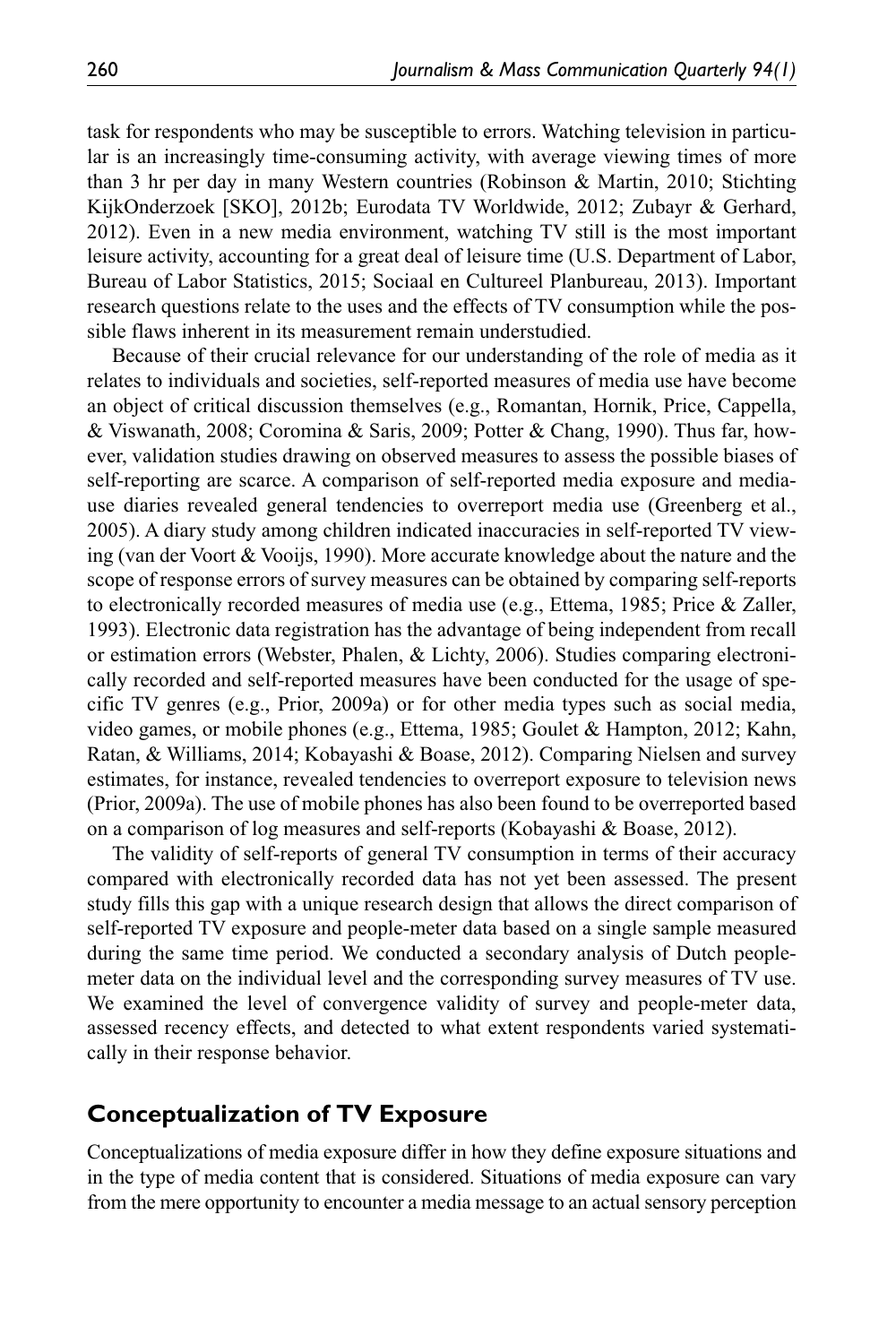of a message (McLeod & McDonald, 1985; Rossiter & Danaher, 1998). Most commonly, a minimum level of intentional behavior is presumed for exposure to take place without making assumptions about cognitive or affective processes of media reception. Paying attention to media content, message processing or recall, for example, has been considered as conceptually distinct from exposure (Chaffee & Schleuder, 1986; Napoli, 2010; Slater, 2004). On the content level, exposure may range from the content of a medium, such as television or newspapers or a particular outlet such as a TV program or an issue of a newspaper, to a very specific message, such as an advertising campaign. This study focuses on exposure to the medium of television. According to the Dutch Audience Foundation, television exposure is defined as being in a room where a TV set is turned on and attending to the screen (SKO, 2013). Drawing on active verbs such as viewing or watching, survey questions on TV exposure also imply a minimum level of attentiveness. Oftentimes, viewing situations are not clearly specified, leaving more room for interpretation by respondents (Gunter, 2000). Nonetheless, we assume that people-meter and survey measures build on an understanding of TV exposure as a behavioral concept—attending to some type of television screen—which, in turn, is a premise for subsequent modes of media reception as well as media effects. We discern two aspects of general viewing behavior that are frequently applied in survey research: the frequency and the duration of TV exposure (Althaus & Tewksbury, 2007; Bryant, Lucove, Evenson, & Marshall, 2007; Coromina & Saris, 2009).

# **The Nature of Response Errors of Self-Reported TV Exposure**

The literature on survey methodology suggests four moments of possible response errors. Problems can occur during question comprehension, recalling, estimating, and reporting one's behavior (Schwarz, 2007). The oft-described nature of TV exposure as a low-involvement activity may be particularly challenging for self-reports (Comstock & Scharrer, 1999). Watching TV for relaxation, escapism, or simply to pass the time may hinder viewers from keeping track of and correctly recalling the time they spent in front of the screen. Because respondents find it difficult to give a correct answer, they might draw on flawed estimation heuristics (Burton & Blair, 1991; Prior, 2009b). The first aim of this study is to assess the magnitude of the deviation of self-reports from electronically recorded exposure measures. The degree of overlap between these two types of measures reflects their convergent validity.

Researchers are often interested in average viewing behavior as opposed to exposure on specific days. This is why the congruency of self-reports with behavior over a longer versus a shorter reference period is crucial. Although self-reports are assumed to reflect long-term behavior, the most recent viewing experiences might bias respondents' estimates, resulting in a so-called recency effect (e.g., Haugtvedt & Wegener, 1994). Previous studies showed that self-reports on media use were influenced by the reference period presented in survey questions (Chang & Krosnick, 2003; Price, 1993). Price (1993), for instance, found lower reports of news media use for more the recent time period "in the past week" compared with the longer time periods "in a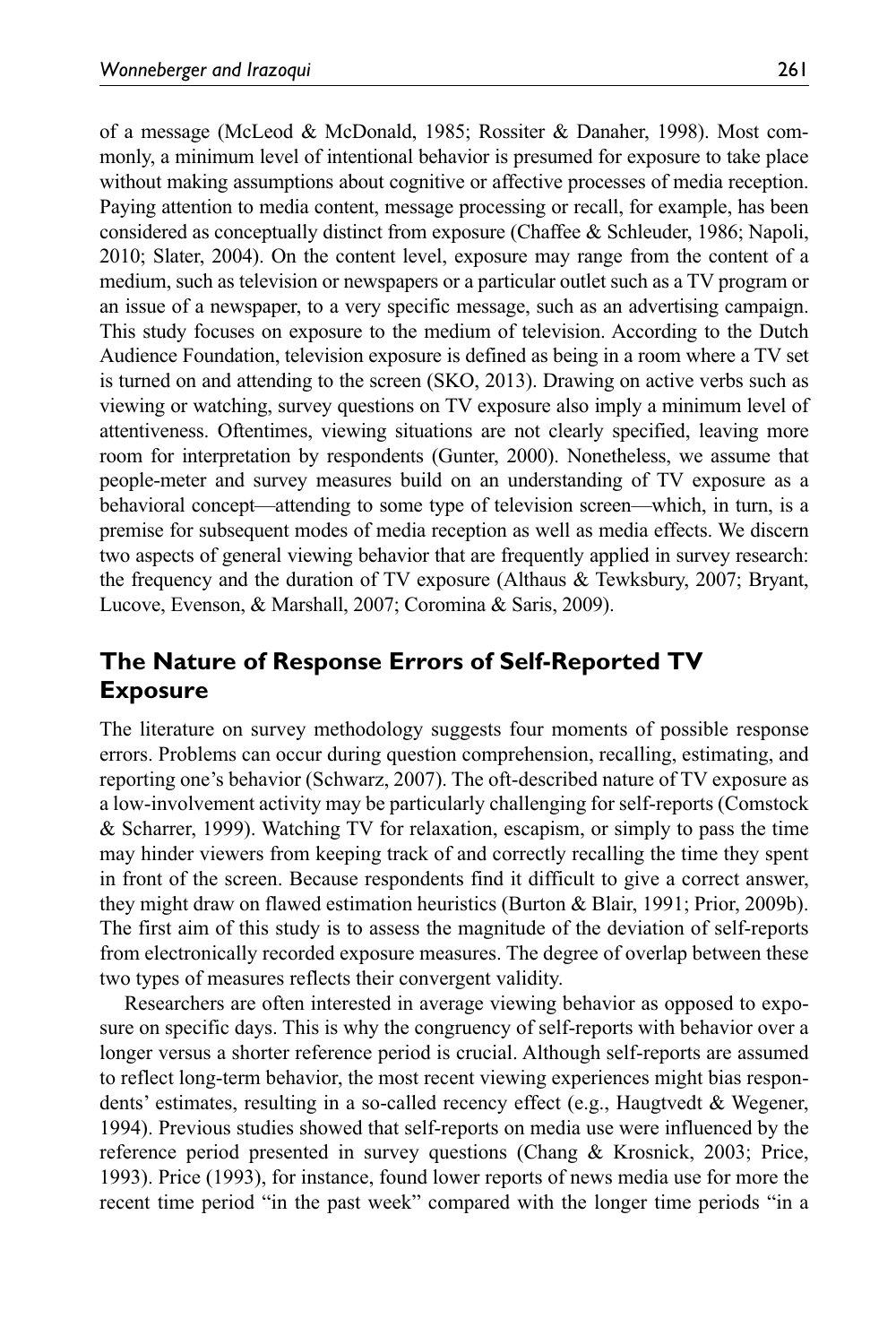typical week." Our first research question and hypothesis address the convergent validity and recency effects of self-reported exposure measures.

**RQ1:** What is the magnitude of response errors of self-reported *frequency* (RQ1a) and *duration* (RQ1b) of TV exposure relative to equivalent people-meter measures?

**H1:** Response errors of self-reported *frequency* (H1a) and *duration* (H2b) of TV exposure are smaller for a more recent time period compared with a longer time frame.

# **Systematic Bias in Response Behavior**

The validity of measures and any conclusions about TV use and effects are limited as soon as biases of self-reports systematically differ between subgroups of a sample (Prior, 2009a; Southwell et al., 2010). We discern three types of viewer characteristics that can potentially be linked to differences in response errors: sociodemographics, contextual factors of TV viewing, and viewing-related factors.

# *Sociodemographic Factors*

General differences in response behavior between sociodemographic groups have been related to social desirability (Holbrook, Green, & Krosnick, 2003). While overreporting has been detected for behavior widely accepted as a civic duty, such as voting or news consumption (Katosh & Traugott, 1981; Prior, 2009a), undesirable behavior, such as gaming or smoking, has been found to be underestimated by surveys (Moskowitz, 2004; Kahn et al., 2014). Self-identification of members of higher social classes, for instance, based on their level of education or income, may foster a greater awareness of the negative image of heavy viewing (Putnam, 1995, 2000). Early research on audience behavior has identified discrepancies, especially for better educated members, between their oftentimes negative attitudes toward watching TV and their actual viewing behavior (Bower, 1973; Steiner, 1963). Similarly, validation studies on self-reports of other types of media use point to an impact of self-identification. Television news exposure has been found to be more strongly overreported by respondents with higher incomes (Prior, 2009a), while higher education levels were associated with underreporting the number of hours spent video gaming (Kahn et al., 2014). In sum, social desirability in particular may cause respondents of a higher social status to underreport their TV exposure.

**H2:** Education is positively associated with underreporting *frequency* (H2a) and *duration* (H2b) of TV exposure.

**H3:** Income is positively associated with underreporting *frequency* (H3a) and *duration* (H3b) of TV exposure.

In addition to individual differences that might be explained by social desirability, other individual factors could relate to systematic differences in response errors.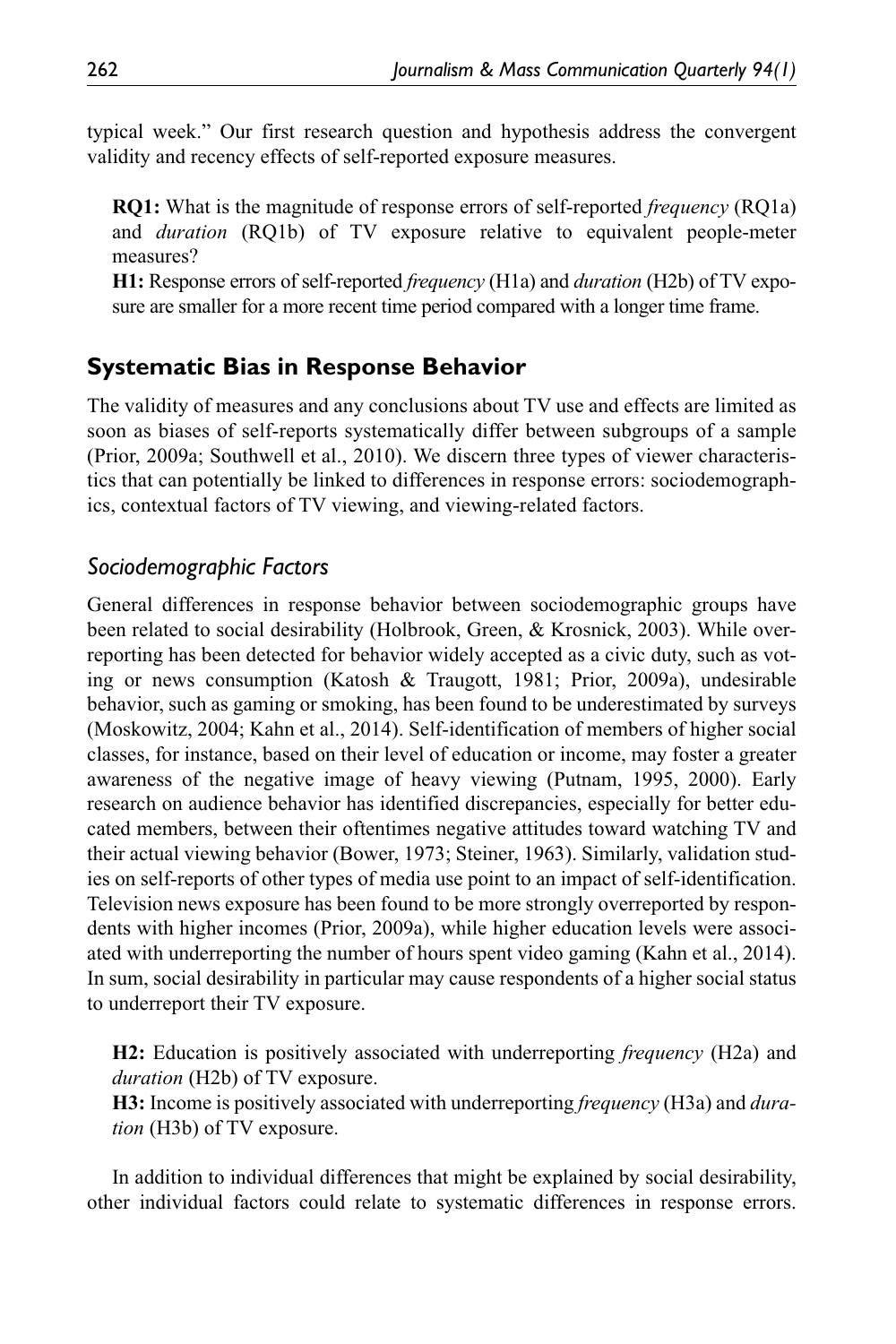Younger people as well as men have been found to be more likely to overreport television news exposure (Prior, 2009a). In addition, other media-use behavior might be influential. Increasing levels of media multitasking could be expected to facilitate underreporting of the use of a single medium (Wang, Irwin, Cooper, & Srivastava, 2015). People who use a greater diversity of media may be more susceptible to underreporting their TV exposure. The following hypotheses address these possible relationships:

**H4:** Age is negatively related to the magnitude of response errors in self-reported *frequency* (H4a) and *duration* (H4b) of TV exposure.

**H5:** Men are more prone to response errors in self-reported *frequency* (H5a) and *duration* (H5b) of TV exposure compared with women.

**H6:** Higher levels of general media use are positively related to underreporting self-reported *frequency* (H6a) and *duration* (H6b) of TV exposure.

#### *Viewing Motivations and Behavior*

Attitudes toward a reported activity may challenge the validity of self-reports. The theory of cognitive dissonance (Festinger, 1957) or balance theory (Heider, 1946) offer explanations for these relationships (see Kahn et al., 2014). Both theories describe tendencies to strive for consistency or balance of cognitive elements. In the case of self-reported media exposure, the crucial cognitive elements are perceptions of one's media-use behavior and attitudes toward this behavior. Previous research showed that overreporting the use of mobile phones related to levels of social activity (Kobayashi & Boase, 2012). Self-reports of using an agricultural information system were biased by the interest in this specific information (Ettema, 1985). Finally, the degree of underreporting video gaming decreased with higher levels of perceived enjoyment of gaming (Kahn et al., 2014). Accordingly, viewers who have strong viewing preferences and greatly enjoy watching TV may strive for consistency between their strong viewing interest and their actual exposure. Strong viewing interests may consequently facilitate overreporting while lower interests may coincide with underreporting of exposure.

Inaccurate reports of viewing behavior might also occur completely unintentionally due to flawed estimation. Watching TV is a part of daily routines and is thus often conducted habitually. Media habits are considered as automatic behaviors that are triggered by key stimuli (Koch, 2010; LaRose, 2010). The less conscious people are about their choices to switch on the TV or to continue to watch, the more difficult it might be to correctly remember past viewing behavior. Habitual behavior should not, however, be equated with the mere frequency of a behavior (Aarts, Verplanken, & Knippenberg, 1998; Verplanken, 2006). Frequent repetition is a precondition to develop mental structures of habits and actual habitual behavior. The mere frequency or amount of watching TV may also influence self-reports; however, as it has been suggested that in general, the recall of frequent behavior may be less accurate (Menon, 1993; Schwarz & Oyserman, 2001). Heavy viewers might find it more difficult to estimate the time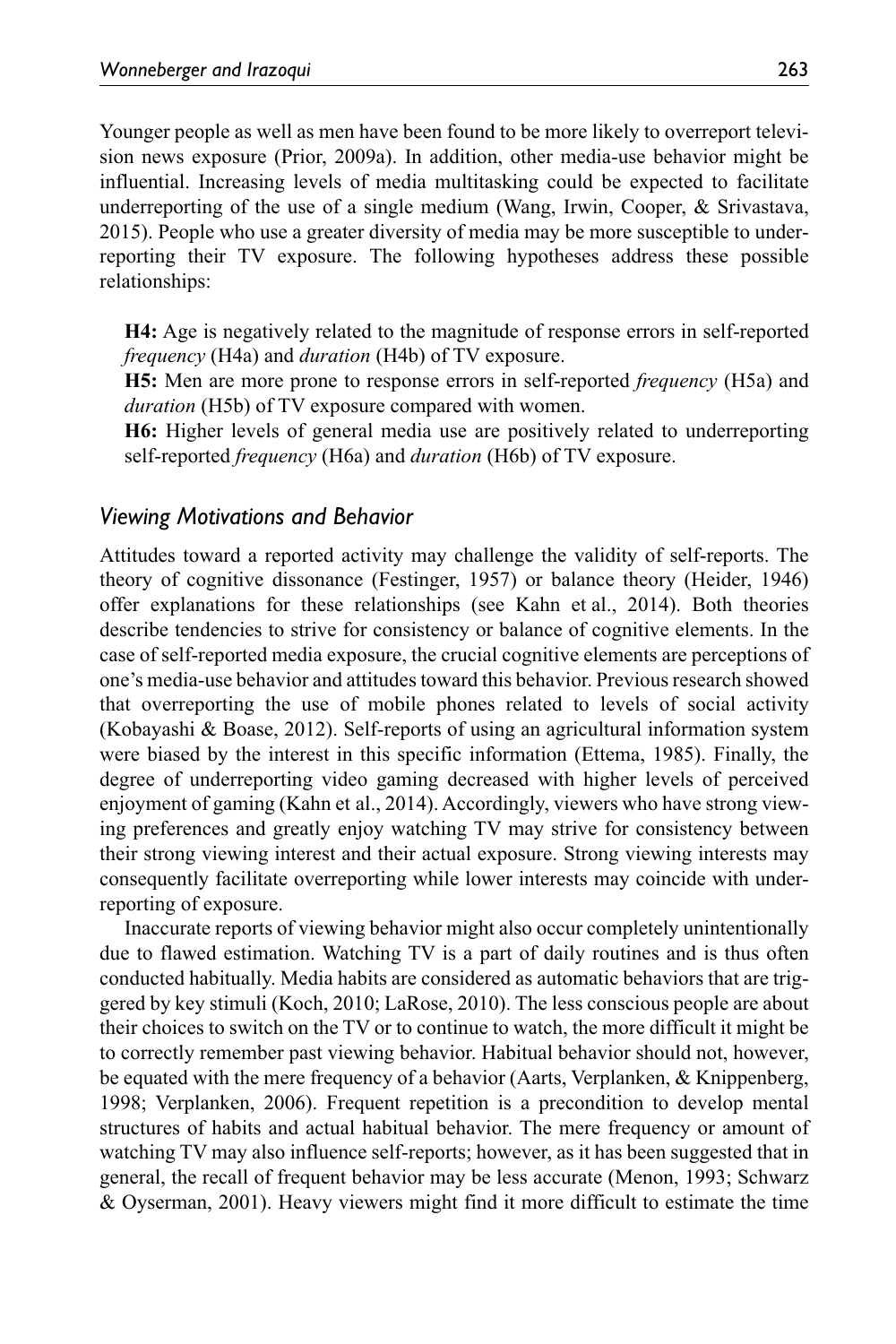they usually spend watching TV on a given day compared with, for instance, someone who only watches a TV series for 45 min every day. In sum, recalling and estimating may depend on one's overall viewing motivations and behavior. The latter includes the amount of time spent watching as well as the stability of viewing habits, that is, the extent to which the viewing time and programs watched are consistent over time.

**H7:** Response errors of self-reported *frequency* (H7a) and *duration* (H7b) of TV exposure relate positively to the respondent's interest in TV viewing. **H8:** Response errors of self-reported *frequency* (H8a) and *duration* (H8b) of TV

exposure relate positively to the respondent's strength of viewing habits.

**H9:** Response errors of self-reported *frequency* (H9a) and *duration* (H9b) of TV exposure relate positively to the overall amount of viewing.

## *Viewing Context*

According to the structural approach to media use, contextual factors have a strong impact on viewing behavior (Cooper, 1996; Webster & Phalen, 1997). The viewing environment has been assumed to particularly shape unintentional viewing behavior (Wonneberger, Schoenbach, & van Meurs, 2011). To a certain extent, watching TV generally or a specific program might happen due to contextual circumstances such as being in the room with other household members who have turned on the TV. The number of TV sets or the availability of digital or analog TV in a household also influence the viewing habits that are developed. Because these types of contextual factors, which comprise the characteristics of home viewing situations, influence viewing behavior in a subtle, unobtrusive way, they might also affect perceptions of one's viewing behavior. With more household members, for instance, co-viewing or joining viewing situations less intentionally becomes more likely. Thus, bigger households might facilitate the underreporting of viewing behavior. Greater inaccuracies in reporting exposure to television news, for example, have been found for respondents living in a household with children (Prior, 2009a). In addition, the presence of viewing opportunities in the form of TV sets, digital TV, or recording devices might create the impression that TV is available at any time. This increased availability with a greater space-time independence of TV exposure may reinforce a sense of increased actual viewing behavior. The following hypotheses address the influence of the household viewing context on the accuracy of self-reports:

**H10:** Household size is positively related to underreporting *frequency* (H10a) and *duration* (H10b) of TV exposure.

**H11:** The number of TV sets in a household is positively related to overreporting *frequency* (H11a) and *duration* (H11b) of TV exposure.

**H12:** The presence of digital TV is positively related to overreporting *frequency* (H12a) and *duration* (H12b) of TV exposure.

**H13:** The presence of TV recording devices is positively related to overreporting *frequency* (H13a) and *duration* (H13b) of TV exposure.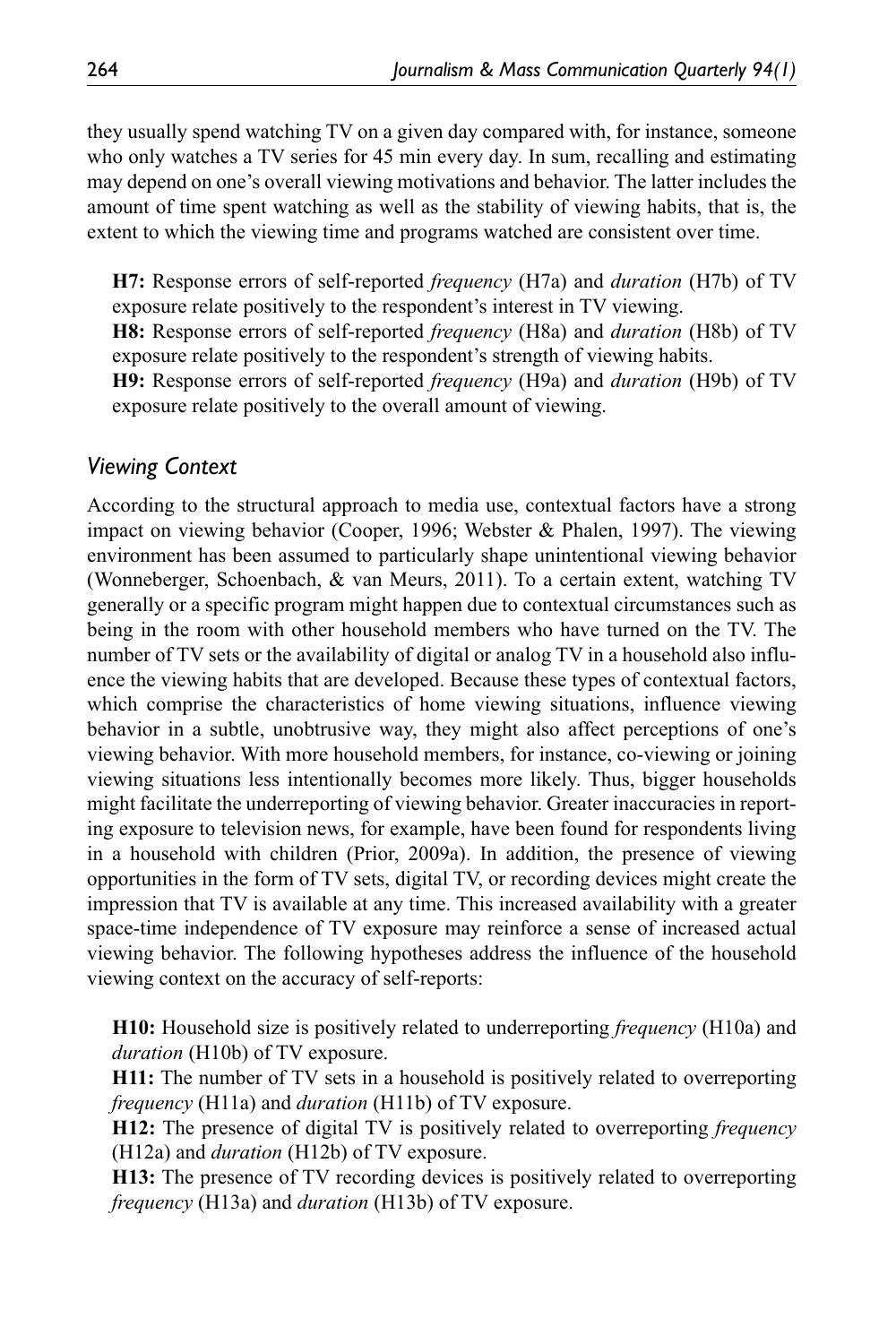### **Method**

Data from the national television audience research in the Netherlands offered electronically recorded and self-reported viewing measures from a single sample. The data were provided by SKO, a joint venture of public broadcasting (NPO), sale houses of public and commercial broadcasters (SPOT), advertisers (BVA), and media agencies (PMA). SKO commissions Intomart GfK to provide television audience measurement data collected from a national audience panel based on people-meters. The panel ( $N = 2,800$ , aged  $\geq 3$ ) is representative of all persons in private households in the Netherlands (15.8 million).

People-meters are connected to every TV set, TV player and recorder, and set-top box in all participating households. All household members are asked to log on to the meter system with a separate remote control every time they watch TV. The meters electronically register all the viewing behavior of all persons logged on. Data are collected on a second-by-second basis and include time-shifted viewing that takes place within 7 days of the original broadcast. Intomart GfK conducts a face to face recruitment survey and an annual survey among all panel members that covers sociodemographics, household characteristics, individual interests and preferences as well as television and other media-use behavior (SKO, 2013).

#### *People-Meter Versus Self-Reports*

This study assumes that people-meter measures can serve as an adequate benchmark for self-reported measures of TV exposure. Most importantly, information gathered by the meter system is not prone to response errors that typically occur in survey research because these data are not based on recall, estimation, and reporting of past behavior. People-meter measures also have their limitations, however, and they have been critiqued repeatedly in public and academic debates (e.g., Ettema & Whitney, 1994; Napoli, 2005). First of all, the accuracy of the measures depends on the willingness of the participants to register correctly every time they watch TV. A second concern regard the sample quality and its consequences for the representativeness of the population, especially of minority groups (Milavsky, 1992; Napoli, 2003). For the 2011 Dutch television panel, coincidental checks conducted by telephone yielded an accuracy of logging behavior of 95% at the individual level. The accuracy did not differ due to household size or duration of panel membership. In addition, no significant differences in the accuracy of logging behavior related to individual characteristics such as age, gender, or household position could be found. Ethnic minorities represent an independent quota per region and monthly controls assure the cells are filled in.

With the introduction of new online viewing devices, criticism has been raised regarding the scope of people-meter measures. Thirty-six percent of Dutch people above the age of 13 occasionally watched TV on desktop computers, laptops, tablets, or smart phones in 2012; however, only a small share of this viewing behavior was devoted to live streaming (SKO, 2012a). In short, varying forms of online viewing should be taken into account for a comparison of people-meter measures and self-reports. However, traditional offline viewing still was the main viewing mode in the Netherlands in 2011.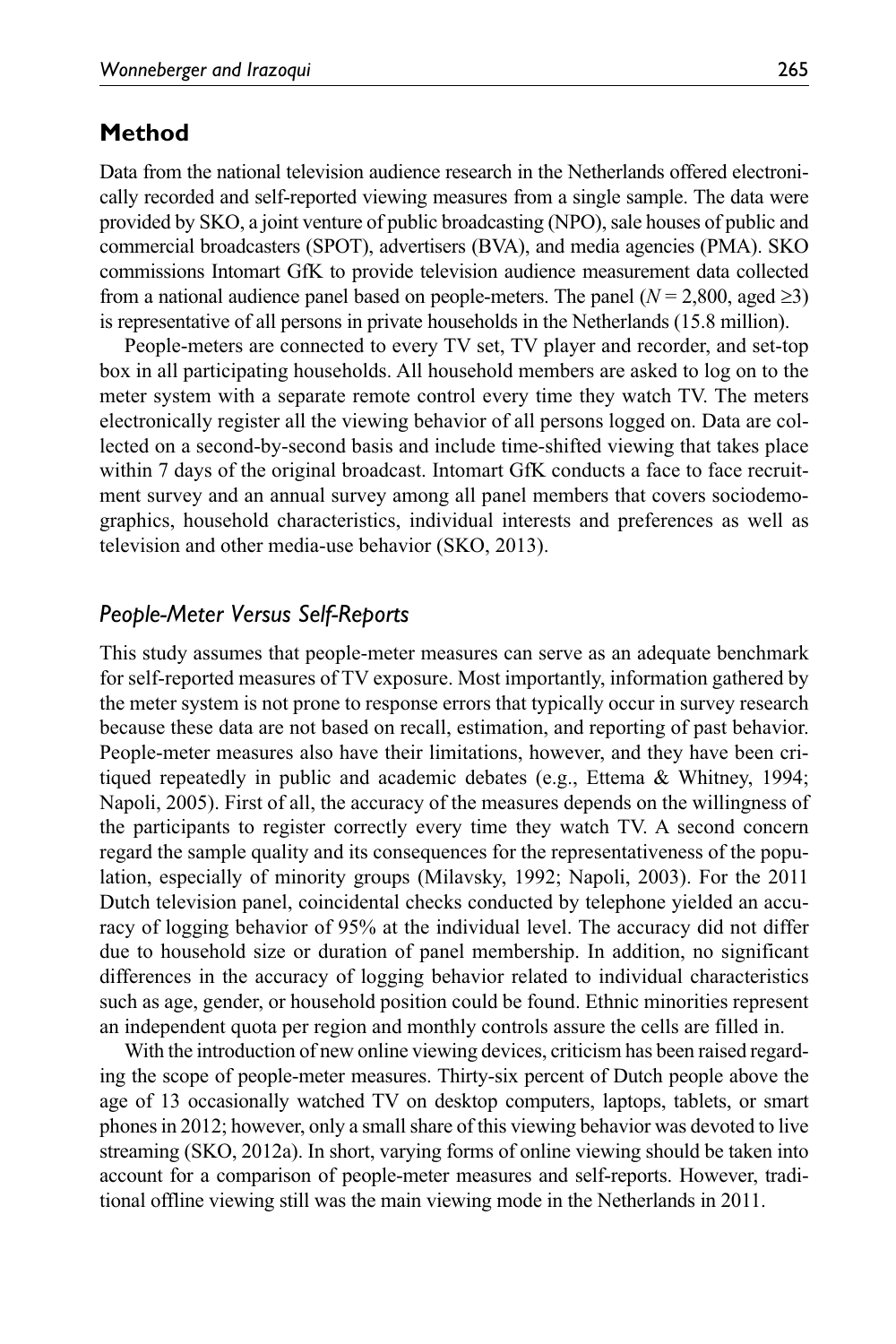## *Data Selection*

For our analysis, we contrasted self-reported viewing behavior with people-meter measures obtained in the same week of the survey fieldwork and in a circumjacent period of 11 weeks. For this purpose, a subsample of respondents who successfully participated in the survey during the period from March 21 to June 5 in 2011 was selected. Because self-reports of respondents younger than 13 were provided by their parents, panel members aged 13 and older were included. In this way, a total of 1,735 respondents from 922 households were selected. During the 3 months of the sample period, levels of television exposure were relatively normal, in contrast to low levels during the summer and peaks during the winter holidays. In addition, no exceptional events, such as international soccer championships, took place. A comparison of sociodemographics and TV- and media-related variables between the total sample and the subsample did not reveal substantial deviations (see the appendix).

## *Measures*

The two exposure measures used for the analyses were the number of viewing days per week and the average viewing duration per day. The original measures from the meter system were transformed to allow a direct comparison to equivalent self-reports based on the same metric. In doing so, differences between both types of measures were unrelated to the fact that meter measures are based on more differentiated scales compared with self-reports.

# *Self-Reported Viewing Behavior*

Two survey questions gauged self-reported viewing behavior. First, respondents were asked how many days per week on average they watched TV. Response options for the *viewing days per week* ranged from 0 to 7 days. Second, respondents were asked how much time they spent watching on average on the days they watched TV. Before distributing the data, the survey company transformed the reported viewing duration per day to the average number of hours spent watching TV per week by multiplying the viewing duration per day by the number of days watched per week. This recoded measure ranged from 0 to 96 hr coded in 1-hr steps. To prevent confounding the selfreported viewing duration and viewing days, we deconstructed the delivered measure. Dividing by the number of viewing days per week yielded the self-reported measure of the average *viewing duration per viewing day.*

# *People-Meter Measures*

For every day of our sample period, we retrieved the exact duration of viewing in minutes. We calculated the average number of *days per week* a person had watched TV during the 11 weeks of the sample period. This average was rounded so that values were equivalent to the response options of the self-reports ranging from 0 to 7 days per week. We calculated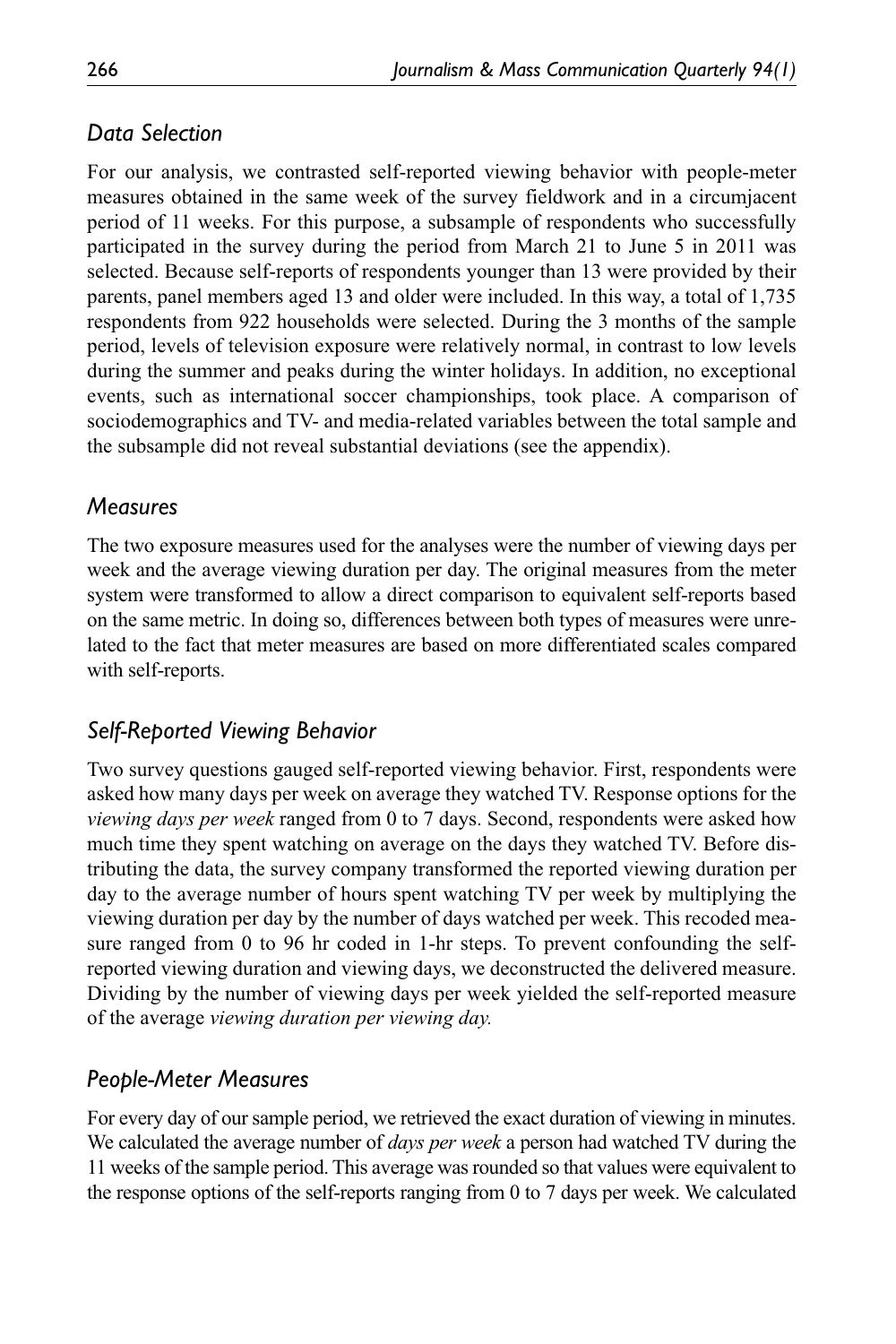the average duration of TV watching per week during the entire research period. To derive consistent measures, the same categorization of hours watched per week used for the selfreported measures was applied. Based on both categorized measures of viewing days and duration per week, the average *viewing duration per viewing day* was calculated. In addition to the overall measures, the number of days per week and the hours spent watching per viewing day were computed for the week during which a participant was surveyed.

### *Response Errors*

The differences between the equivalent self-reports and the people-meter measures indicated the magnitude of response errors for individual viewers. The *response error of viewing days* was calculated by subtracting the recorded viewing days per week from the self-reported days per week. Likewise, the recorded viewing duration per day in hours was subtracted from the self-reported duration to obtain the *response error of viewing duration*. Negative response errors indicated underreporting whereas positive values indicated overreporting of viewing behavior. Response errors were calculated for the entire sample period as well as for the individual week of survey participation.

### *Individual and Contextual Characteristics*

*Education* comprised six categories that complied with the Dutch educational system. *Income* was gauged on a 10-point scale consisting of 10 equally distributed income groups. The self-reported use of *newspaper, radio*, and *Internet*—each measured on a scale from 1 to 3—comprised other forms of media use. Furthermore, respondents were asked whether they were *viewing TV online*.

The following measures reflected general viewing motivations and behavior. Panel members were asked to indicate their interest in nine different TV genres on a 3-point scale. A composite score was built from these items indicating the general *viewing interest*. A measure of *habit strength* was composed using the standard deviation of the number of days watched in each of the 11 weeks subtracted from seven—the maximum number of equal viewing days per week. More stable viewing behavior would thus result in stronger habits. Finally, the average time respondents spent watching TV per day during the entire sample period reflected their overall *amount of viewing*.

A first contextual factor on the household level was *household size*, defined by the number of persons living in the household. Further information from the household level provided by the survey was the number of *TV sets* per household, the availability of *TV recorders* and *digital TV*.

## **Results**

### *Convergent Validity and Recency Effects*

The first aim of this study was to assess the level of overlap between self-reported and observed measures. The average number of viewing days per week derived by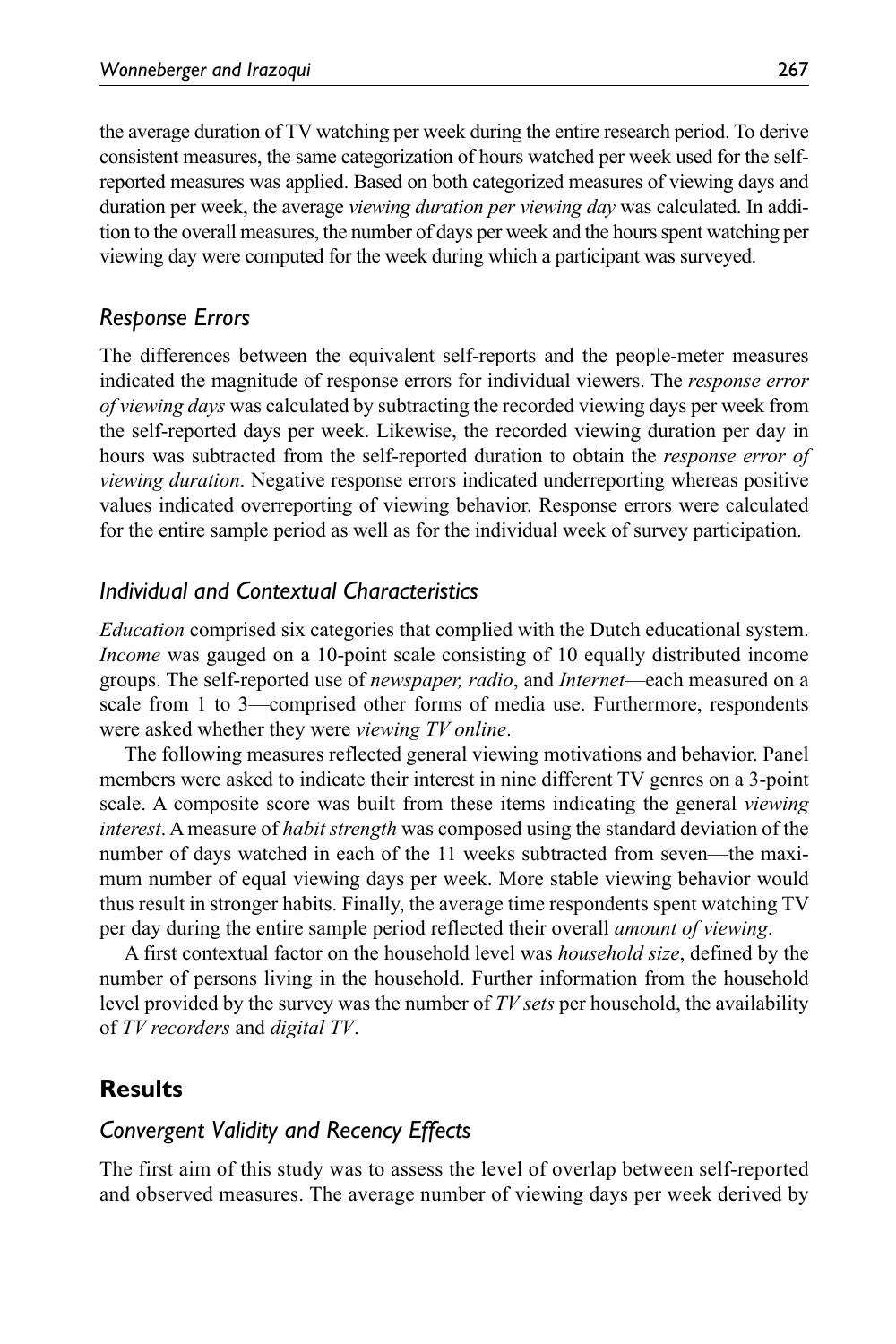|                          | Self-reports    |                     | People-meter measures |                     |                 |                     |
|--------------------------|-----------------|---------------------|-----------------------|---------------------|-----------------|---------------------|
|                          |                 |                     | Overall               |                     | Survey week     |                     |
|                          | Viewing<br>days | Viewing<br>duration | Viewing<br>days       | Viewing<br>duration | Viewing<br>days | Viewing<br>duration |
| Self-reports             |                 |                     |                       |                     |                 |                     |
| Viewing days             |                 | .253                | .465                  | .277                | .417            | .255                |
| Viewing duration         |                 |                     | .357                  | .582                | .297            | .551                |
| People-meter-Overall     |                 |                     |                       |                     |                 |                     |
| Viewing days             |                 |                     |                       | .483                | .780            | .503                |
| Viewing duration         |                 |                     |                       |                     | .395            | .875                |
| People-meter-Survey week |                 |                     |                       |                     |                 |                     |
| Viewing days             |                 |                     |                       |                     |                 | .494                |
| Viewing duration         |                 |                     |                       |                     |                 |                     |

**Table 1.** Bivariate Correlations Between Self-Reported and People-Meter Measures (*N* = 1,735).

*Note.* All correlations are significant on the level of *p* < .001.

the people-meter was smaller for the entire sample period  $(M = 5.28; SD = 1.73)$  as well as for the survey week ( $M = 5.55$ ;  $SD = 1.99$ ) compared with the self-reports  $(M = 6.48; SD = 1.29)$ . In contrast, a greater average viewing duration per day was observed for the overall period ( $M = 3.44$ ;  $SD = 2.03$ ) and the survey week ( $M =$ 3.34;  $SD = 2.26$ ) than was reported by respondents ( $M = 2.92$ ;  $SD = 1.81$ ). These comparisons thus indicate tendencies to overreport viewing days but underreport viewing duration. Repeated measures ANOVA revealed that the differences between self-reported and observed measures were significant on the individual level for both viewing days, overall:  $F(1, 1734) = 964.34, p < .001, \eta_p^2 = .357$ ; survey week:  $F(1, 1734) = 434.20, p < .001, \eta_p^2 = .200$ , and viewing duration, overall:  $F(1, 1734)$  $= 150.28, p < .001, \eta_p^2 = .080$ ; survey week:  $F(1, 1734) = 82.09, p < .001, \eta_p^2 =$ .045. High correlations between the different types of measures would express convergent validity; however, correlations were found to be on moderate levels of approximately .4 to .5 for viewing days and approximately .6 for viewing duration (Table 1).

The average response error of the number of viewing days per week was significantly smaller for the survey week ( $M = 0.93$ ;  $SD = 1.87$ ) than for the longer period of 11 weeks ( $M = 1.20$ ;  $SD = 1.61$ ),  $t(1,734) = -8.69$ ;  $p < .001$ ;  $d_z = 0.209$ . In addition, the absolute value of the average response error of the viewing duration per day was significantly smaller for the survey week  $(M = -0.43; SD = 1.97)$  than for the overall period ( $M = -0.51$ ;  $SD = 1.77$ ),  $t(1,734) = -3.49$ ;  $p < .001$ ;  $d_z = 0.084$ . Figure 1 provides a more detailed picture of how viewing days per week were overreported and viewing hours per day were underreported relative to the overall period as well as the survey week. For the longer time frame, approximately 31%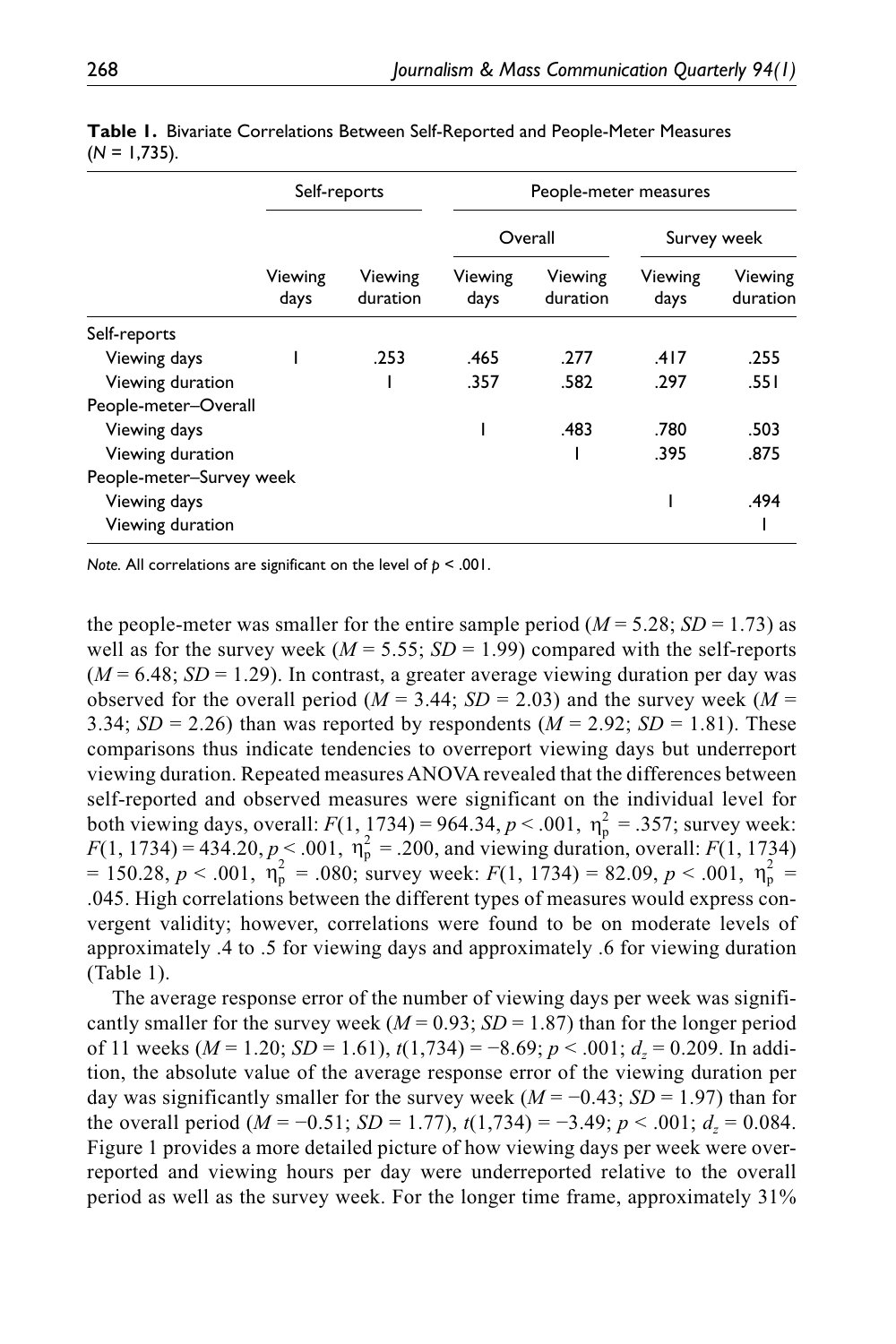

**Figure 1.** Distributions of response errors of viewing days per week and viewing duration in hours per day for overall sample period and survey week (*N* = 1,735).

of the respondents gave the correct account of their average viewing days; that is, the response error was zero because self-reports and people-meter scores were equal. Another 31% reported watching 1 day more than was observed, followed by 16% overreporting 2 days. For the survey week as the reference period, in contrast, 48% correctly reported the viewing days, followed by 19% overreporting 1 day and 9% overreporting 2 days. Regarding viewing duration, approximately 6% gave the correct account of the time spent watching relative to the overall period, while 36% underreported the viewing duration with up to 1 hr per day. Another 15% underreported the viewing time between 1 to 2 hr. For the survey week, only 4% correctly reported the viewing duration, followed by 30% underreporting up to 1 hr and 16% underreporting between 1 and 2 hr.

In sum, regarding RQ1, mean differences and moderate correlations indicated a low convergent validity between self-reported and observed measures of TV exposure. Tendencies to overreport viewing days and underreport viewing duration were found. **H1a** and **H1b** concerning recency effects could be confirmed. The magnitude of the response errors of the self-reported frequency and duration of TV exposure relative to the observed measures was smaller for the more recent time period compared with a longer time frame; however, the recency effect was more pronounced for the viewing frequency than for the viewing duration.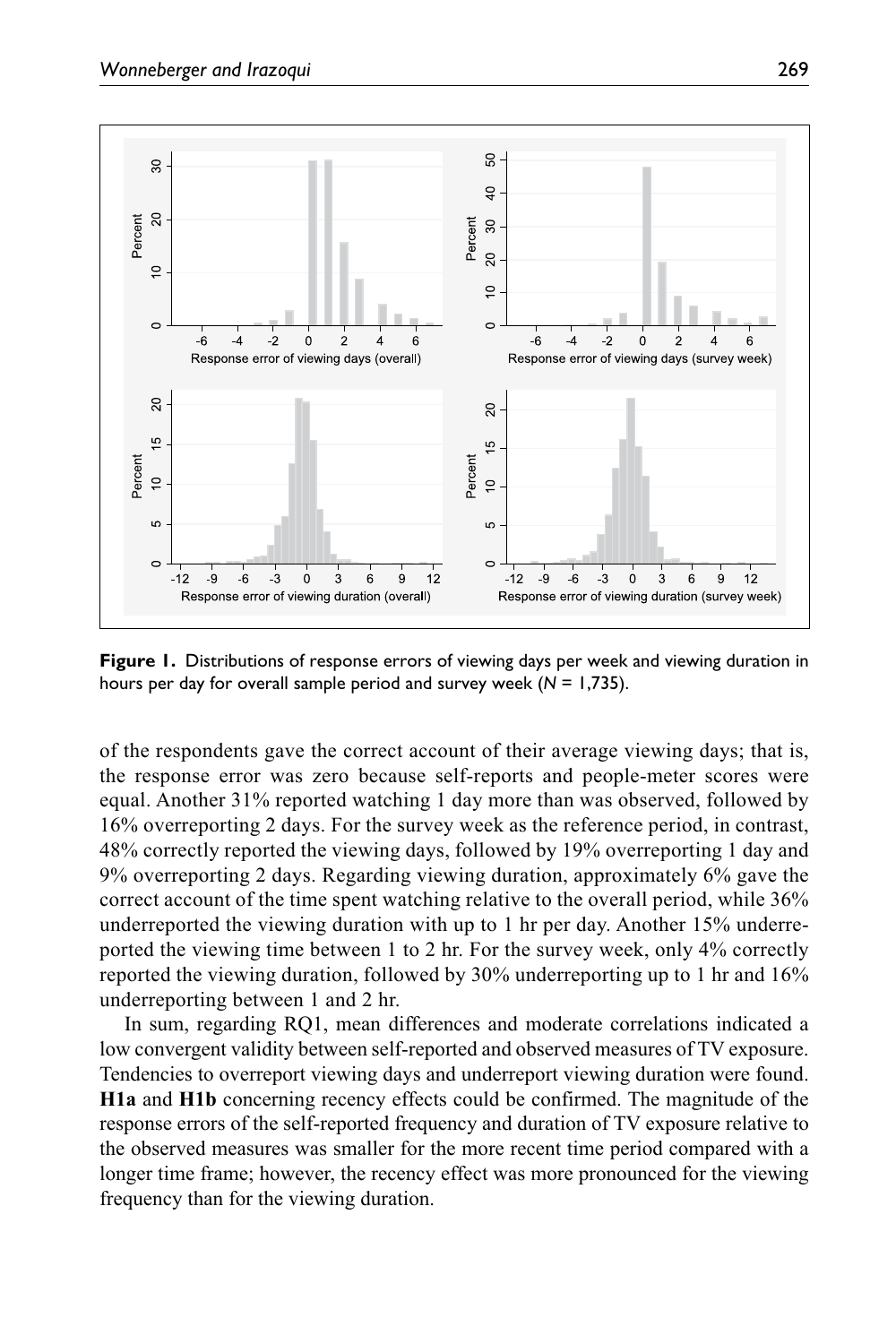|                                        | Response error of<br>viewing days |            | Response error of<br>viewing duration |           |
|----------------------------------------|-----------------------------------|------------|---------------------------------------|-----------|
|                                        | β                                 | <b>SE</b>  | β                                     | <b>SE</b> |
| Intercept                              | $1.13***$                         | 0.08       | $-0.61***$                            | 0.09      |
| Level I fixed effects (viewer)         |                                   |            |                                       |           |
| Sociodemographics and media use        |                                   |            |                                       |           |
| Age                                    | $-0.01***$                        | 0.00       | $0.01***$                             | 0.00      |
| Gender (male)                          | 0.08                              | 0.07       | 0.07                                  | 0.07      |
| Education                              | $-0.08***$                        | 0.02       | $-0.08***$                            | 0.02      |
| Income respondent                      | $-0.04$                           | 0.02       | $-0.07**$                             | 0.03      |
| Newspaper                              | $-0.01$                           | 0.04       | $-0.06$                               | 0.05      |
| Radio                                  | $-0.01$                           | 0.04       | 0.06                                  | 0.04      |
| Internet                               | 0.00                              | 0.05       | 0.05                                  | 0.05      |
| TV viewing online                      | $-0.01$                           | 0.07       | $-0.01$                               | 0.08      |
| Viewing motivation and behavior        |                                   |            |                                       |           |
| Viewing interest                       | 0.01                              | 0.01       | $0.07***$                             | 0.01      |
| Habit strength                         | $-0.55***$                        | 0.05       | $0.38***$                             | 0.05      |
| Viewing amount                         | $-0.27***$                        | 0.02       | $-0.56***$                            | 0.02      |
| Level 2 fixed effects (household)      |                                   |            |                                       |           |
| Household size                         | $-0.06$                           | 0.03       | $-0.12**$                             | 0.04      |
| TV sets                                | 0.06                              | 0.04       | $0.11*$                               | 0.05      |
| TV recorder                            | $-0.15$                           | 0.08       | $-0.05$                               | 0.09      |
| Digital TV                             | 0.11                              | 0.08       | 0.11                                  | 0.09      |
| Random parameters                      |                                   |            |                                       |           |
| Variance at household level            | $0.30***$                         | 0.06       | $0.53***$                             | 0.09      |
| Variance at viewer level               | $1.51***$                         | 0.07       | $1.59***$                             | 0.08      |
| Compared with model without predictors |                                   |            |                                       |           |
| Variance explained at household level  |                                   | 0.549      |                                       | 0.493     |
| Variance explained at viewer level     |                                   | 0.209      |                                       | 0.243     |
| Likelihood ratio test $(df = 15)$      |                                   | 568.22 *** |                                       | 634.81*** |

| Table 2. Multilevel Models of Response Errors. |  |  |  |  |
|------------------------------------------------|--|--|--|--|
|------------------------------------------------|--|--|--|--|

*Note.*  $n_{viewer}$  = 1,735;  $n_{household}$  = 922. Predictors are grand mean centered except for the dummy variables gender, TV viewing online, TV recorder, and digital TV. \**p* < .05. \*\**p* < .01. \*\*\**p* < .001.

# *Explaining Response Errors*

The next aim of this study was to assess differences in the accuracy of self-reports. Because of the hierarchical structure of the data with respondents nested in households, multilevel models on the two measures of response errors were estimated to determine structural differences in response accuracy (Table 2). All predictors except for the dummy variables gender, viewing TV online, TV recorder, and digital TV were grand mean centered to obtain more meaningful coefficients and intercepts. To further enhance interpretation,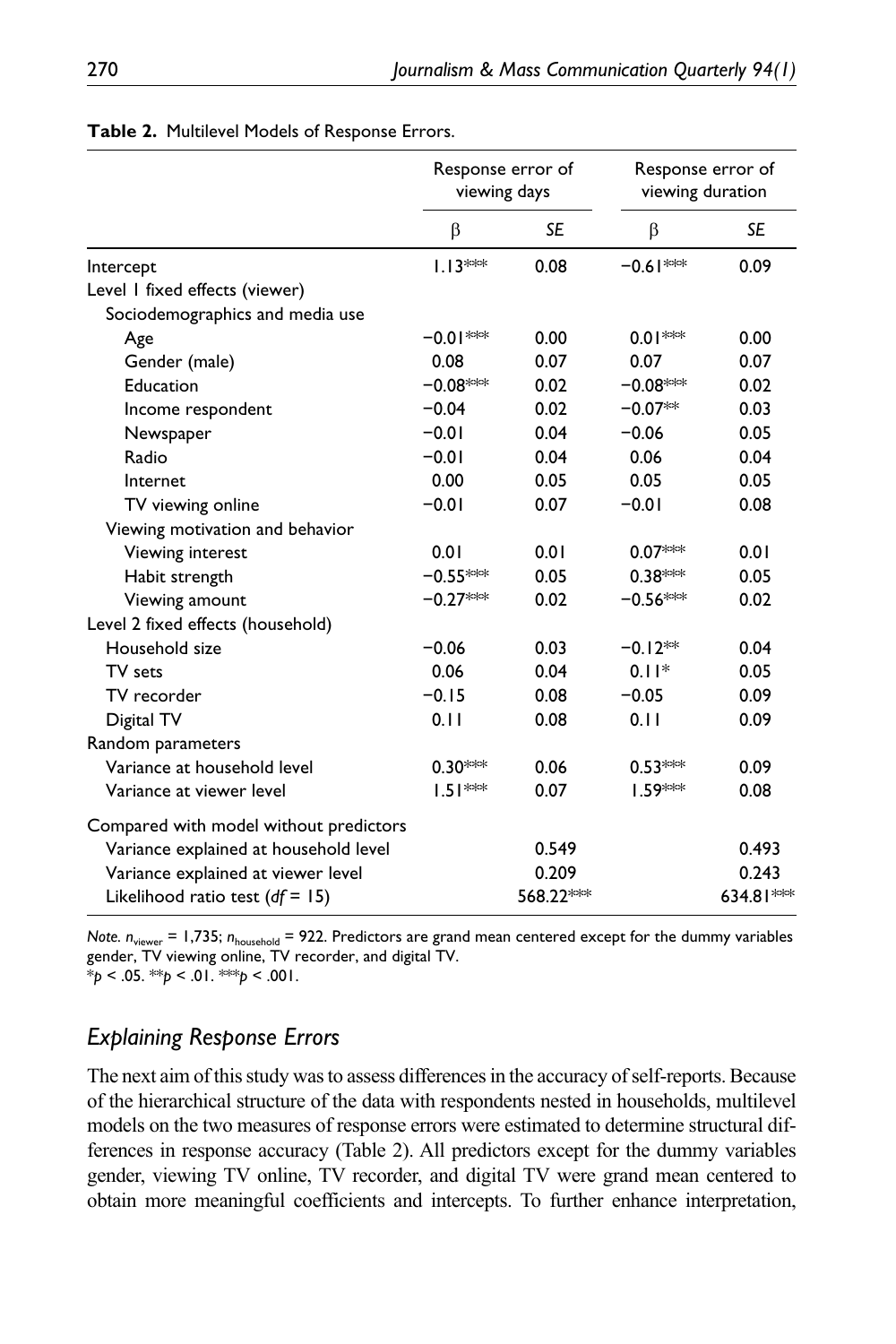

**Figure 2.** Expected values of response errors of viewing days per week (and 95% CI). *Note.* Expected values of significant fixed effects and 95% CIs based on the multilevel model on response error of viewing days. The expected values were calculated based on a simulated sample (*n* = 1,000) of the coefficients with all other predictor variables set to their mean. CI = confidence interval.

statistical simulation was used to calculate the expected values and the 95% confidence intervals of the response errors for the entire range of scores of each significant predictor variable (King, Tomz, & Wittenberg, 2000). For this step, the models were estimated using the original scales of the predictor variables. To calculate expected values for specific scores of one predictor, all other predictors were set to their mean. Figures 2 and 3 depict the expected values and confidence intervals derived by the simulation. The figures enhance the interpretation of the regression coefficients by displaying for which values of a predictor the overreporting or underreporting of TV exposure can be expected.

Relative to the empty model with a random intercept and no predictors, the model of the response error of viewing days could explain 55% of the variance at the household level and 21% of the variance at the viewer level. Similarly, the model of the response error of viewing duration could explain 49% of the variance at the household level and 24% of the variance at the viewer level.

#### *Individual Characteristics*

The models revealed a number of differences in response accuracy due to sociodemographic characteristics. Education was found to be negatively related to response errors of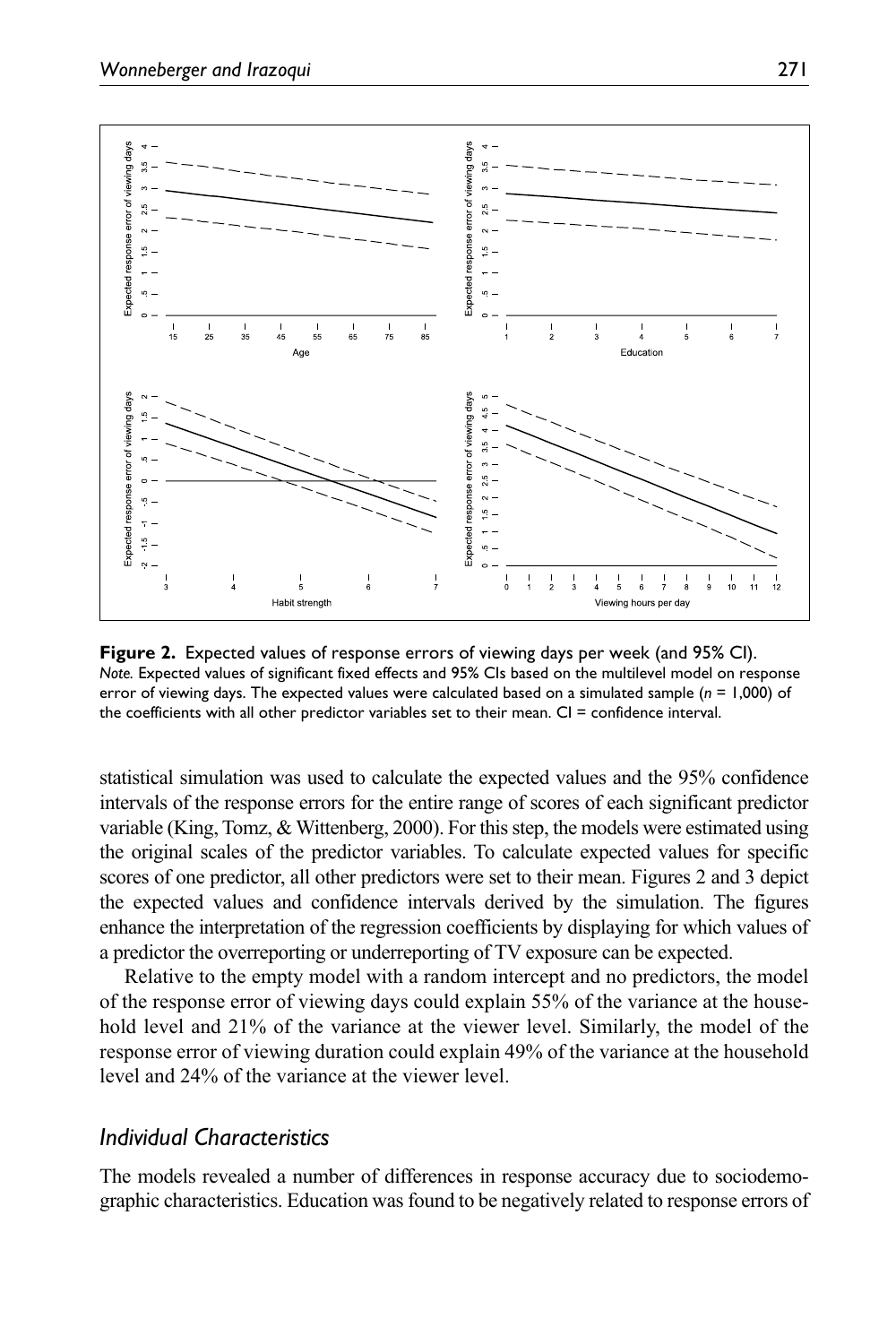

**Figure 3.** Expected response errors of viewing duration in hours per day (and 95% CI). *Note.* Expected values of significant fixed effects and 95% CIs based on the multilevel model on response error of viewing duration. The expected values were calculated based on a simulated sample (*n* = 1,000) of the coefficients with all other predictor variables set to their mean. CI = confidence interval.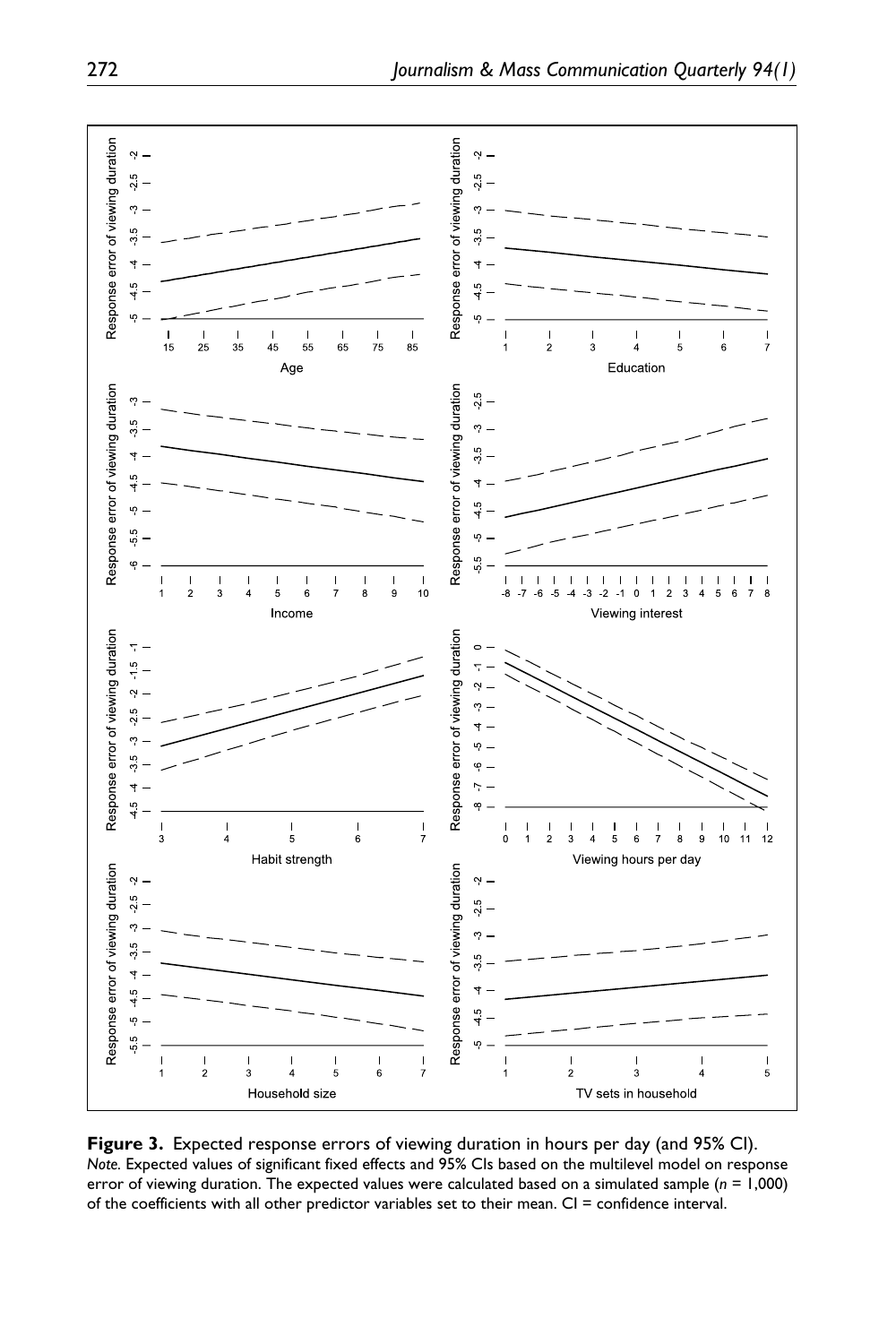viewing days ( $\beta = -.08$ ,  $p < .001$ ) and duration ( $\beta = -.08$ ,  $p < .01$ ). Figure 2 reveals that this negative relationship is not associated with underreporting viewing days. Less educated viewers overreported more strongly compared with more highly educated viewers. **H2a** was therefore not confirmed. Figure 3 shows that levels of underreporting viewing duration gradually increased with higher education levels, confirming **H2b**. Income did not relate significantly to response errors of viewing days (β =  $-0.04$ , *ns*). **H3a** was therefore rejected. Response errors of viewing duration were negatively related to income ( $\beta$  = −.07, *p* < .01). According to Figure 3, underreporting of viewing duration increased with income, confirming **H3b**. Age was negatively related to response errors of viewing days  $(\beta = -0.01, p < .001)$  and positively related to response errors of viewing duration ( $\beta = .01$ , *p* < .001), confirming both **H4a** and **H4b**. More specifically, younger viewers overreported their viewing frequency simultaneously underreporting their viewing duration more strongly than older ones (Figure 2 and 3). Gender and other forms of media use were not related to both types of response errors. Thus, **H5a** and **H5b** and **H6a** and **H6b** were not confirmed. In addition, self-reported online viewing, which was included to control for other viewing modes not captured by the meter system, was not significantly related to errors of reporting viewing days or duration.

### *Viewing Motivations and Behavior*

The impact of motivational and behavioral aspects of TV viewing was examined. Viewing interest showed no significant relationship with response errors of viewing days  $(\beta = .01)$ , *ns*); however, interest was positively related to response errors of viewing duration  $(\beta = .07, p < .001)$ . Consequently, H7a was not confirmed while H7b could be confirmed. Habit strength related negatively to response errors of viewing days ( $\beta = -0.55$ ,  $p < 0.001$ ) confirming H8a—but positively to response errors of viewing duration  $(\beta = .38, p < .001)$  not confirming H8b. Both types of response errors showed negative relationships with the amount of viewing with  $β = -.27, p < .001$  for viewing days and  $β = -.56, p < .001$  for viewing duration. Thus, H9a and H9b were also confirmed. Again, Figures 2 and 3 offer further insight into the nature of these relationships. The more interested viewers were in different program genres, the more accurately they reported the time they spent watching TV, while less interested viewers were prone to underreporting their viewing duration. The more stable viewers were in their viewing habits according to the meter, the more accurately they reported viewing days as well as viewing duration. Less habitual viewers overreported their viewing days more often but also showed a stronger tendency to underreport the time spent watching. Viewers who were observed to spend less time in front of the screen overreported both their viewing days and duration. Those who spent more time watching TV, in contrast, were more prone to underreport the frequency and the amount of TV exposure.

## *Viewing Context*

Overall, factors shaping the context of watching TV at the household level appeared to be less influential than was expected. No effects of household-level variables on the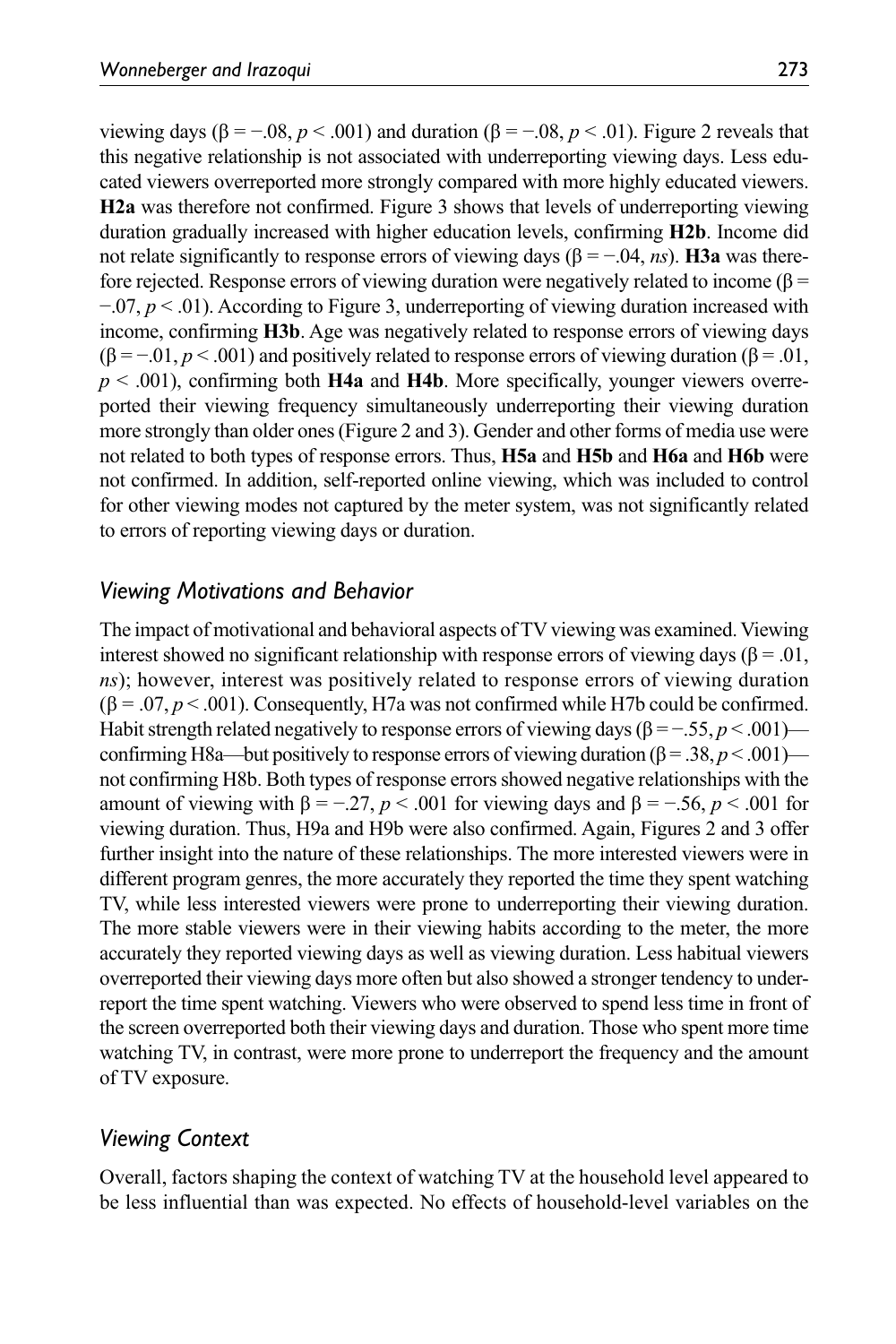accuracy of reporting viewing days were found. Therewith, **H10a, H11a, H12a**, and **H13a** were not confirmed. Household size was negatively related to response errors of viewing duration (β = −.12,  $p$  < .01). According to Figure 3, people in larger households underreported their viewing duration more strongly than viewers in smaller households, confirming **H10b**. The number of TV sets in a household, in contrast, related positively to response errors of viewing duration ( $\beta$  = .11, *p* < .05). With just a few TV sets available, viewers overreported their viewing duration, while an increasing number of TV sets was related to a more accurate account of the time spent watching (Figure 3). **H11b** was not confirmed as more TV sets were not associated with overreporting viewing duration. The presence of digital TV or TV recording devices did not significantly relate to response errors of the viewing duration. Thus, **H12b** and **H13b** were also not confirmed.

### **Conclusion**

By comparing self-reports and people-meter measures of TV exposure, this study revealed detailed characteristics of response errors to survey questions on TV viewing behavior. There was a clear tendency to overreport the days of watching TV in 1 week while viewing duration was more frequently underreported. More strongly flawed answers might be explained by the higher cognitive demand of duration as opposed to frequency questions. To some extent, response errors can be explained by recency effects. Self-reports matched viewing behavior during the week of survey participation more closely than the average viewing behavior during the 11 weeks of the study. We found that response errors systematically related to age, education, and income. On a contextual level, household size and the number of TV sets available were generally found to influence the accuracy self-reported viewing duration.

Generally, the different directions of response errors for viewing days and duration may point to different manners of approaching the related survey questions. The tendency to overreport viewing days seems to confirm previous findings on news exposure showing that frequency measures were not affected by social desirability (Prior, 2009b). The underreporting of viewing duration by those with higher education and income, however, may be indicative of the socially desirable response behavior that has been found by earlier studies on TV exposure (Bower, 1973; Steiner, 1963). Thus, duration measures might be more prone to social desirability than frequency measures.

Our findings show that the same variables, specifically age and habit strength, predicted underreporting of viewing days and overreporting of viewing duration for the same groups of respondents. In addition, less educated individuals overreported viewing days but were more correct in reporting viewing duration. In contrast, more highly educated individuals responded more correctly regarding their viewing frequency but underreported their viewing duration. Thus, a composite score of viewing frequency and duration may countervail positive and negative response errors to some extent.

Most troubling, however, may be the strong negative relationship between the overall amount of TV exposure with both types of response errors. The more time viewers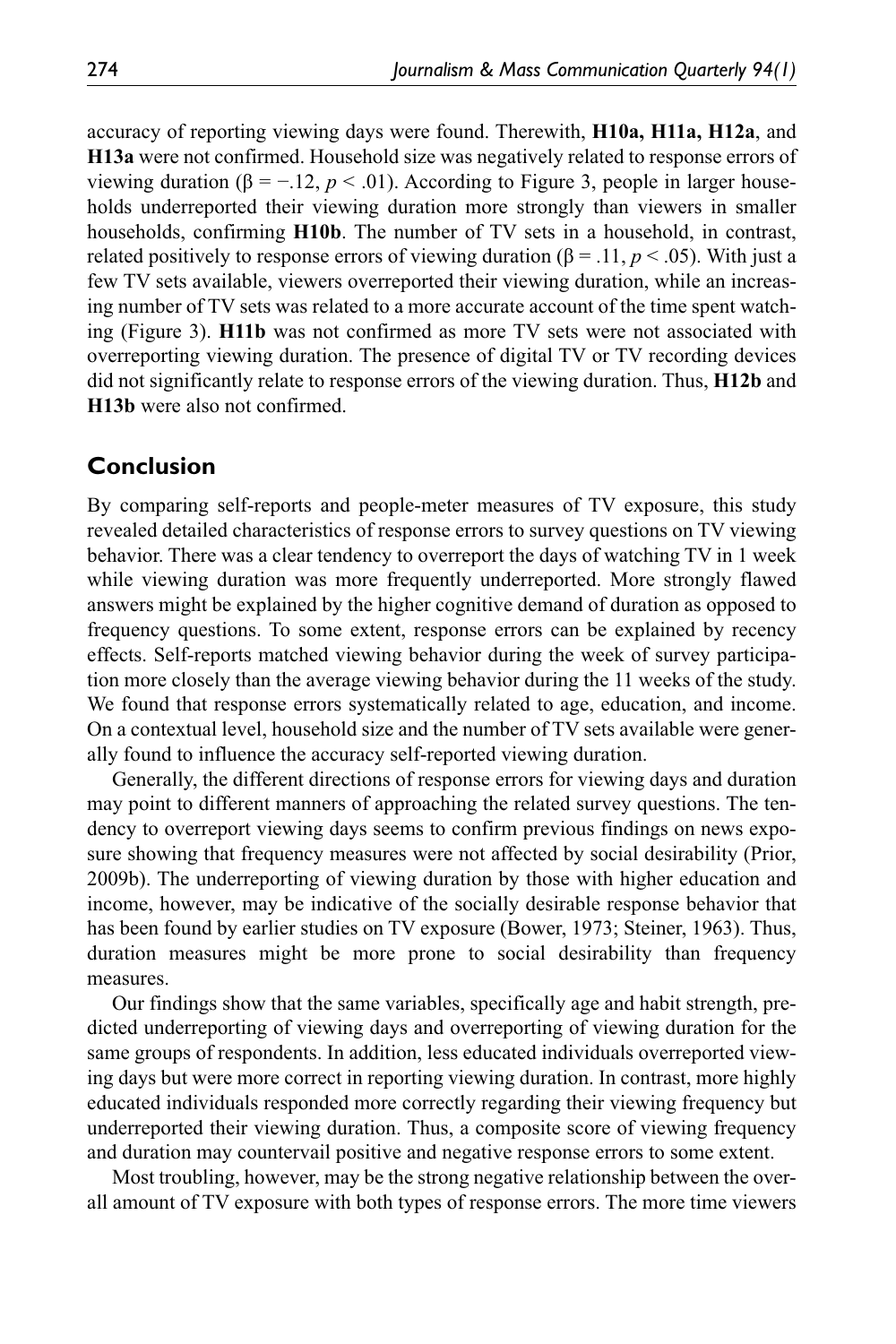actually spent watching, the more they underreported their exposure. Light viewers, in contrast, were found to overreport their viewing behavior—especially in terms of days watched per week—more often. Such response inaccuracies that are related to the behavior itself can be considered as a particular challenge for the validity of exposure measures. This type of response bias is responsible for a reduced variation of selfreports that may effectively diminish any empirical findings regarding media use and effects. The tendency, especially of heavy viewers, to underreport the time spent watching reflects the difficulty of recalling highly frequent behavior (Schwarz & Oyserman, 2001). This does not apply, however, to the relationships found for habit strength. Those with the most stable viewing patterns were in fact the most accurate in reporting viewing days and duration. These findings confirm that habit and frequency are distinct behavioral aspects (Verplanken, 2006). Plausibly, viewers with fixed viewing routines may be highly aware of their viewing schedules, whereas those who simply spend a great deal of time watching without sticking to stable routines may have greater difficulties correctly recalling and estimating the exact amount of exposure.

In addition to viewing behavior, viewing motivations also present an important source of response errors. Viewers with a strong interest in watching TV were less biased in reporting viewing duration, whereas the less interested viewers showed a tendency to underreport their time spent watching, thus balancing between their behavioral perceptions and attitudes (Kahn et al., 2014). While true viewing behavior can hardly be controlled for in survey research, the possibly confounding attitude toward watching TV can be taken into account to correct for corresponding biases. It should be noted, however, that the measures of genre interests available for this study could hardly serve as proxy for viewing motivations.

## **Discussion**

An important assumption of this study was that people-meter measures accurately represent the number of days viewers watched TV per week and the time they spent watching per week because they are not prone to cognitive problems associated with self-reported measures. Arguably, meter data are not free from criticism as no measurement is a perfect representation of its empirical phenomenon. The measures strongly depend on panel members' willingness to participate and correctly log on and off each time they watch TV. In the Netherlands, only viewing situations in which viewers are aware of watching and actively attend to the screen are gauged by the system. This excludes unintended watching or only listening to the TV while being in the same room, which would be included, for instance, by passive meter systems. By relying on recall of exposure situations, however, self-reports also mainly address conscious viewing situations and thus implicitly build on the same conceptualization of TV exposure as the Dutch people-meter measures, which enhances the comparability of both types of measures. Because panel members were expected to log on and log off each time they start and stop watching TV, however, their active engagement with the people-meter system may increase awareness of their viewing behavior and thus lead to even lower response errors.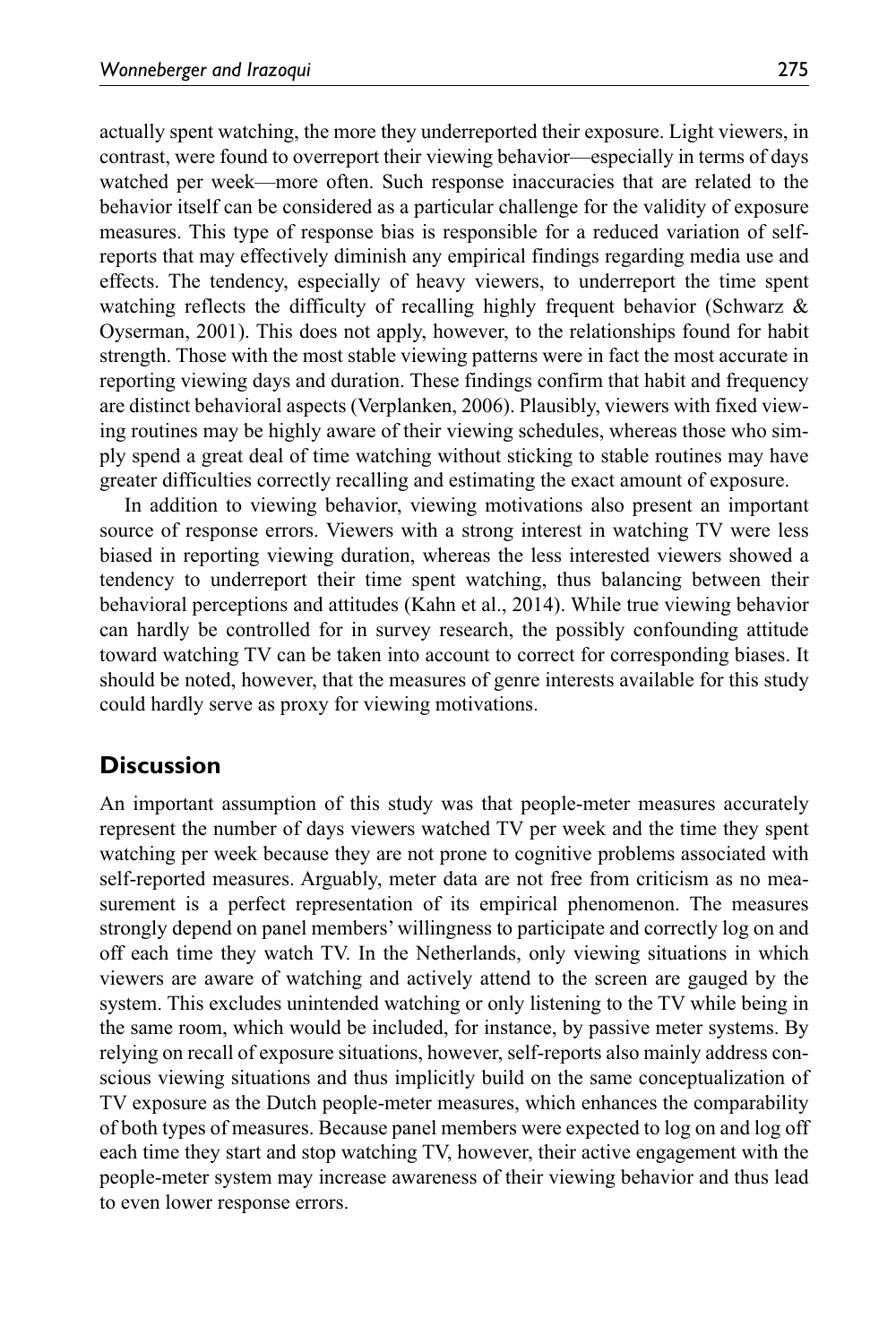A further potential drawback of people-meters is the exclusion of online viewing or watching with other devises such as mobile phones. Self-reports of online viewing were included in our analysis, although they revealed no influences on response errors. For the Netherlands, offline reception remains by far the most relevant mode of watching TV (SKO, 2012a). In viewing environments with higher shares of online viewing, a comparison between people-meter and self-reported measures of TV exposure could be less valid. In addition, other media use did not interfere with individuals' perceptions of TV exposure. However, these and the results for online viewing were based on self-reported behavior. More accurate media-use measures via diary methods or portable meters, for instance, could reveal that the time spent watching or listening to different sources and particularly forms of media multitasking might indeed influence accurate reporting of exposure to a single medium.

Because this study was a secondary analysis, further limitations apply, particularly to the survey measures of TV exposure. Although the frequency question closely matched often-used survey measures of media exposure by asking for the number of days in a typical week (Althaus & Tewksbury, 2007; Ridout, Shah, Goldstein, & Franz, 2004), no minimum time frame for a viewing day was specified, leaving ample room for interpretation by respondents (Gunter, 2000). The people-meter system, in contrast, applies a clear threshold of 15 s. In addition, the minimal level of attentiveness that respondents consider as necessary to watch TV may vary from the instruction of when to log on to the meter system. Such issues present important limitations to the validity of comparing registered and self-reported measures. In addition, instead of the average viewing duration per viewing day reported by the respondents, the survey company provided the average number of hours spent watching TV per week. In order not to confound our frequency and duration measures, we reconstructed the viewing duration per day. Although it was not measured directly, the constructed duration measure thus closely matched frequently used survey measures (e.g., Bryant et al., 2007; Greenberg et al., 2005).

Overall, our findings indicate that systematic variations in response errors constitute a threat to the validity of exposure measures and conclusions drawn on the basis of these measures. Therefore, it is important to know which factors are particularly influential and to at least consider controlling for these. While some factors found in this study, such as viewing interests and habits, are specific to television exposure, it can be argued that self-reports of other forms of media use may also be affected by individual, contextual, and media-use factors, making the framework of this study more widely applicable. Because age, education, and income have also been found to be related to response accuracy in news exposure and video gaming (Kahn et al., 2014; Prior, 2009a), the effects of sociodemographic factors may be generalizable to other forms of media use as well. In particular, effects of media use and motivations should be considered as influencing the validity of self-reports of media exposure. Such behavior-inherent response errors may cause lower levels of variance in self-reported exposure, which may, for instance, considerably reduce the statistical power of selfreported measures to explain media use or effects of media consumption. More research is necessary to identify the processes responsible for the tendency of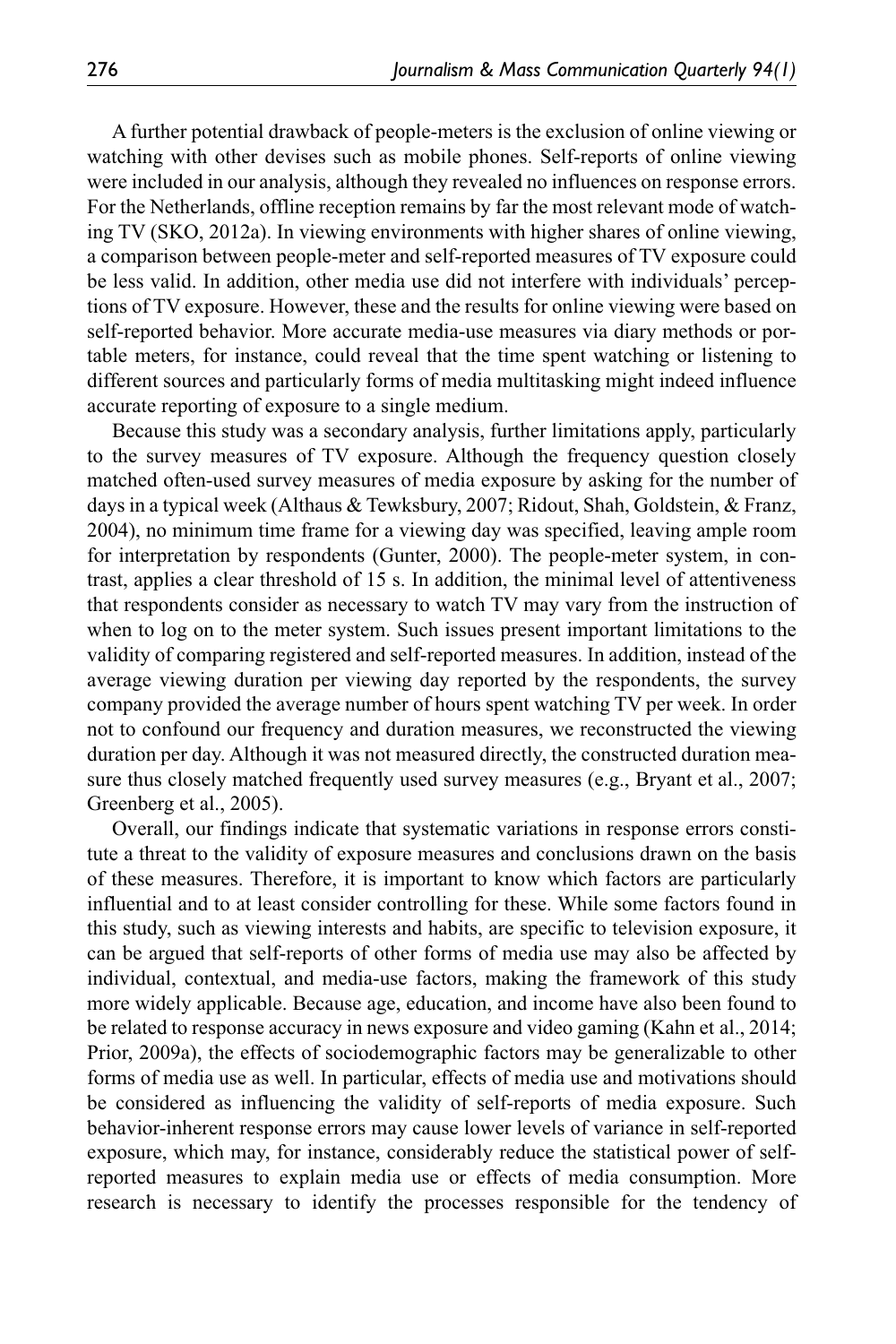respondents to converge to average viewing behavior instead of reporting actual, more extreme behavior. While this study focused on problems and possible origins of inaccurate survey measures, further developing and testing survey measures by introducing contextual or population cues (Potts & Seger, 2013; Prior, 2009b), for instance, would be the next logical step toward improving self-reports of media use.

# **Appendix**

|                            | Total sample 13+ |       | Subsample 13+ |       |
|----------------------------|------------------|-------|---------------|-------|
| Individual characteristics | M                | SD    | M             | SD    |
| Gender (male)              | 1.52             | 0.50  | 1.52          | 0.50  |
| Age                        | 45.67            | 17.86 | 46.01         | 17.94 |
| Household size             | 2.74             | 1.37  | 2.76          | 1.40  |
| Education                  | 5.43             | 1.61  | 5.43          | 1.61  |
| Income                     | 24.33            | 39.85 | 22.97         | 38.90 |
| TV sets in household       | 1.83             | 1.00  | 1.86          | 1.00  |
| TV recorder in household   | 0.62             | 0.49  | 0.62          | 0.49  |
| Digital TV in household    | 0.71             | 0.45  | 0.70          | 0.46  |
| TV viewing, days per week  | 6.52             | 1.24  | 6.48          | 1.29  |
| TV viewing, hours per week | 20.81            | 15.29 | 19.49         | 13.06 |
| TV viewing online          | 0.46             | 0.85  | 0.45          | 0.83  |
| Internet use               | 1.83             | 0.75  | 1.81          | 0.74  |
| Radio use                  | 2.00             | 0.82  | 2.01          | 0.82  |
| Newspaper reading          | 1.97             | 0.80  | 1.99          | 0.80  |

**Table A1.** Distribution of Individual Characteristics in the Total Sample and the Subsample of the Dutch Audience Research Panel.

*Note.* The total sample includes 2,368 panel members of 13 years and older who comprised the Dutch audience panel in Week 27, 2011. The subsample includes all 1,735 respondents of 13 years and older who were surveyed between Week 12 and Week 22, 2011.

### **Acknowledgments**

The authors thank the Dutch Audience Research Foundation (SKO) for making its data available.

### **Declaration of Conflicting Interests**

The author(s) declared no potential conflicts of interest with respect to the research, authorship, and/or publication of this article.

## **Funding**

The author(s) received no financial support for the research, authorship, and/or publication of this article.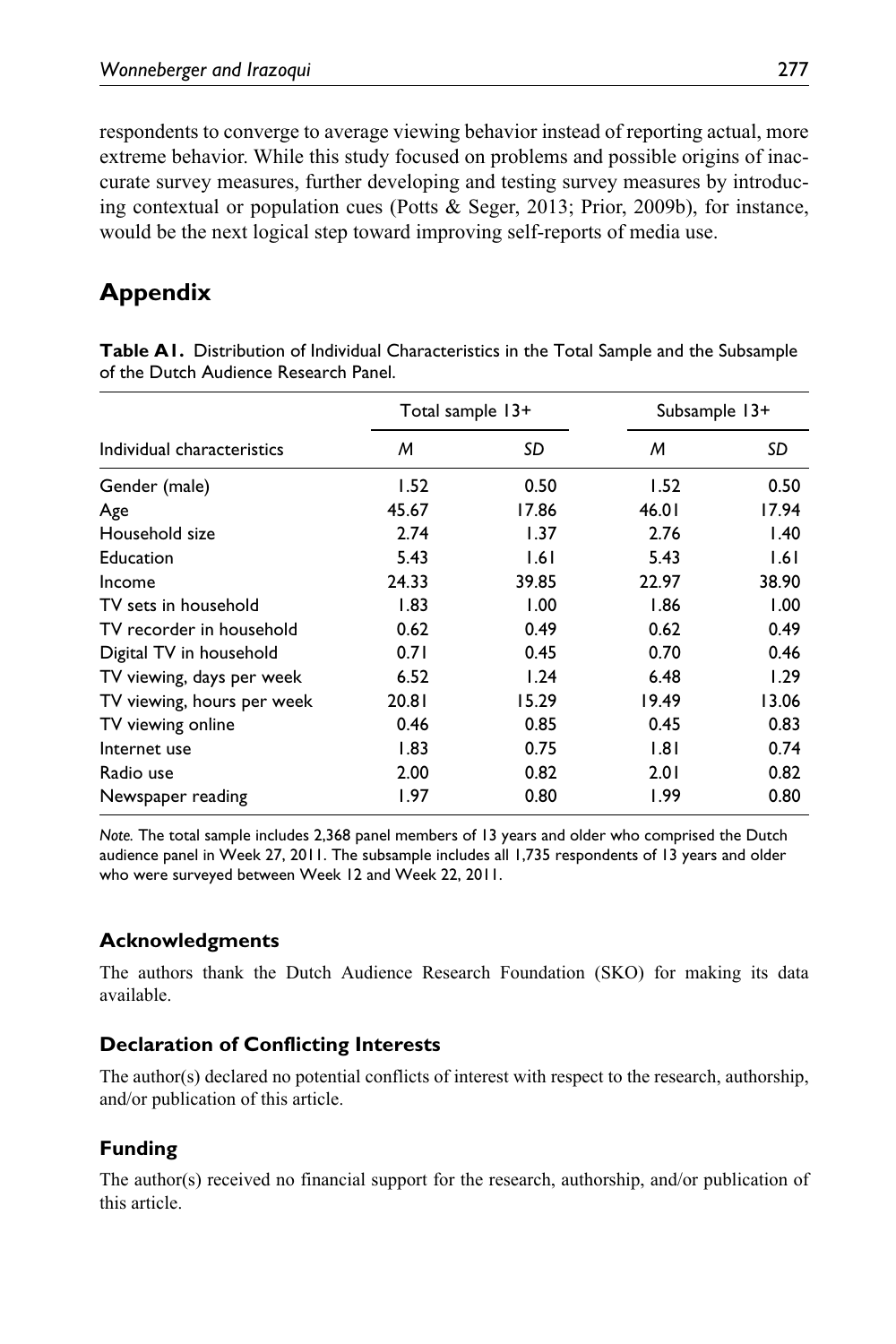#### **References**

- Aarts, H., Verplanken, B., & Knippenberg, A. (1998). Predicting behavior from actions in the past: Repeated decision making or a matter of habit. *Journal of Applied Social Psychology*, *28*, 1355-1374. doi:10.1111/j.1559-1816.1998.tb01681.x
- Althaus, S. L., & Tewksbury, D. H. (2007). *Toward a new generation of media use measures for the ANES: Report to the Board of Overseers, American National Election Studies ANES pilot study report*. Retrieved from [http://www.electionstudies.org/resources/papers/](http://www.electionstudies.org/resources/papers/Pilot2006/nes011903.pdf) [Pilot2006/nes011903.pdf](http://www.electionstudies.org/resources/papers/Pilot2006/nes011903.pdf)
- Bower, R. T. (1973). *Television and the public*. New York, NY: Holt, Rinehart and Winston.
- Bryant, M. J., Lucove, J. C., Evenson, K. R., & Marshall, S. (2007). Measurement of television viewing in children and adolescents: A systematic review. *Obesity Reviews*, *8*, 197-209. doi:10.1111/j.1467-789X.2006.00295.x
- Burton, S., & Blair, E. (1991). Task conditions, response formulation processes, and response accuracy for behavioral frequency questions in surveys. *Public Opinion Quarterly*, *55*(1), 50-79. doi:10.1086/269241
- Chaffee, S. H., & Schleuder, J. (1986). Measurement and effects of attention to media news. *Human Communication Research*, *13*(1), 76-107. doi:10.1111/j.1468-2958.1986. tb00096.x
- Chang, L., & Krosnick, J. A. (2003). Measuring the frequency of regular behaviors: Comparing the "typical week" to the "past week." *Sociological Methodology*, *33*, 55-80. doi:10.1111/j.0081-1750.2003.t01-1-00127.x
- Comstock, G., & Scharrer, E. (1999). *Television: What's on, who's watching, and what it means*. San Diego, CA: Academic Press.
- Cooper, R. (1996). The status and future of audience duplication research: An assessment of ratings-based theories. *Journal of Broadcasting & Electronic Media*, *40*(1), 96-112. doi:10.1111/1475-6765.00003
- Coromina, L., & Saris, W. E. (2009). Quality of media use measurement. *International Journal of Public Opinion Research*, *21*, 424-450. doi:10.1093/ijpor/edp014
- Delli Carpini, M. X. (2004). Mediating democratic engagement: The impact of Communications on citizen's involvement in political civic life. In L. L. Kaid (Ed.), *Handbook of political communication research* (pp. 395-434). Mahwah, NJ: Lawrence Erlbaum.
- Druckman, J. N. (2005). Media matter: How newspapers and television news cover campaigns and influence voters. *Political Communication*, *22*, 463-481. doi:10.1080/10584600500311394
- Ettema, J. S. (1985). Explaining information system use with system-monitored vs. self-reported use measures. *Public Opinion Quarterly*, *49*, 381-387.
- Ettema, J. S., & Whitney, D. C. (1994). *Audiencemaking: How the media create the audience*. Thousand Oaks: SAGE. doi:10.1086/268935
- Eurodata TV Worldwide. (2012). *One television year in the world*. Levallot Perret Cedex, France: Author.
- Eveland, W. P., Hayes, A. F., Shah, D. V., & Kwak, N. (2005). Understanding the relationship between communication and political knowledge: A model comparison approach using panel data. *Political Communication*, *22*, 423-446. doi:10.1080/10584600500311345
- Festinger, L. (1957). *A theory of cognitive dissonance*. Stanford, CA: Stanford University Press.
- Goulet, L. S., & Hampton, K. N. (2012, May). *The accuracy of self-reports of social network site use: Comparing survey responses to server logs.* Paper presented at the annual conference of the International Communication Association, Phoenix, AZ.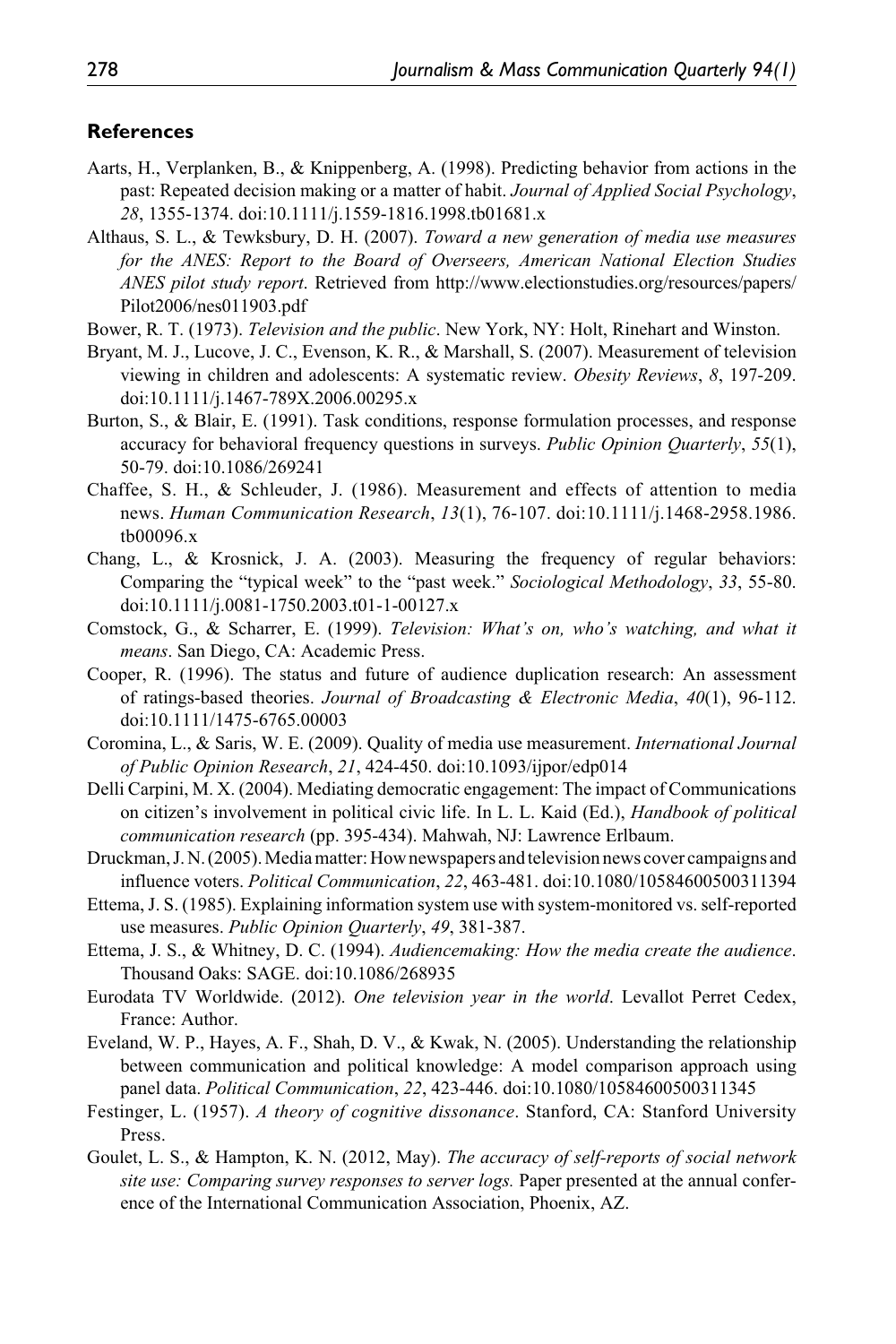- Greenberg, B. S., Eastin, M. S., Skalski, P., Cooper, L., Levy, M., & Lachlan, K. (2005). Comparing survey and diary measures of internet and traditional media use. *Communication Reports*, *18*, 1-8. doi:10.1080/08934210500084164
- Gunter, B. (2000). *Research methods: Measuring audiences, reactions and impact*. London, England: SAGE.
- Haugtvedt, C. P., & Wegener, D. T. (1994). Message order effects in persuasion: An attitude strength perspective. *Journal of Consumer Research*, *21*, 205-218. doi:10.1086/209393
- Heider, F. (1946). Attitudes and cognitive organization. *Journal of Psychology*, *21*(1), 107-112. doi:10.1080/00223980.1946.9917275
- Holbrook, A. L., Green, M. C., & Krosnick, J. A. (2003). Telephone versus face-to-face interviewing of national probability samples with long questionnaires: Comparisons of respondent satisficing and social desirability response bias. *Public Opinion Quarterly*, *67*, 79-125. doi:10.1086/346010
- Kahn, A. S., Ratan, R., & Williams, D. (2014). Why we distort in self-report: Predictors of self-report errors in video game play. *Journal of Computer-Mediated Communication*, *19*, 1010-1023. doi:10.1111/jcc4.12056
- Katosh, J. P., & Traugott, M. W. (1981). The consequences of validated and self-reported voting measures. *Public Opinion Quarterly*, *45*, 519-535. doi:10.1086/268685
- King, G., Tomz, M., & Wittenberg, J. (2000). Making the most of statistical analyses: Improving interpretation and presentation. *American Journal of Political Science*, *44*, 347-361. doi:10.2307/2669316
- Kobayashi, T., & Boase, J. (2012). No such effect? The implications of measurement error in self-report measures of mobile communication use. *Communication Methods and Measures*, *6*, 126-143. doi:10.1080/19312458.2012.679243
- Koch, T. (2010). *Macht der Gewohnheit? Der Einfluss der Habitualisierung auf die Fernsehnutzung*. [The power of habit? The influence of habituality on television use]. Wiesbaden, Germany: VS-Verlag.
- LaRose, R. (2010). The problem of media habits. *Communication Theory*, *20*, 194-222. doi:10.1111/j.1468-2885.2010.01360.x
- McLeod, J., & McDonald, D. (1985). Beyond simple exposure: Media orientations and their impact on political processes. *Communication Research*, *12*(1), 3-34. doi:10.1177/009365085012001001
- Menon, G. (1993). The effects of accessibility of information in memory on judgments of behavioural frequencies. *Journal of Consumer Research*, *20*, 431-440. doi:10.1086/209359
- Milavsky, J. R. (1992). How good is the A.C. Nielsen people-meter system? A review of the report by the committee on nationwide television audience measurement. *Public Opinion Quarterly*, *56*, 102-115. doi:10.1086/269299
- Moskowitz, J. M. (2004). Assessment of cigarette smoking and smoking susceptibility among youth. *Public Opinion Quarterly*, *68*, 565-587. doi:10.1093/poq/nfh040
- Napoli, P. M. (2003). *Audience economics: Media institutions and the audience marketplace*. New York, NY: Columbia University Press.
- Napoli, P. M. (2005). Audience measurement and media policy: Audience economics, the diversity principle, and the local people meter. *Communication Law and Policy*, *10*, 349- 382. doi:10.1207/s15326926clp1004\_1
- Napoli, P. M. (2010). *Audience evolution: New technologies and the transformation of media audiences*. New York: Columbia University Press.
- Potter, W. J., & Chang, I. C. (1990). Television exposure measures and the cultivation hypothesis. *Journal of Broadcasting & Electronic Media*, *34*, 313-333. doi:10.1080/08838159009386745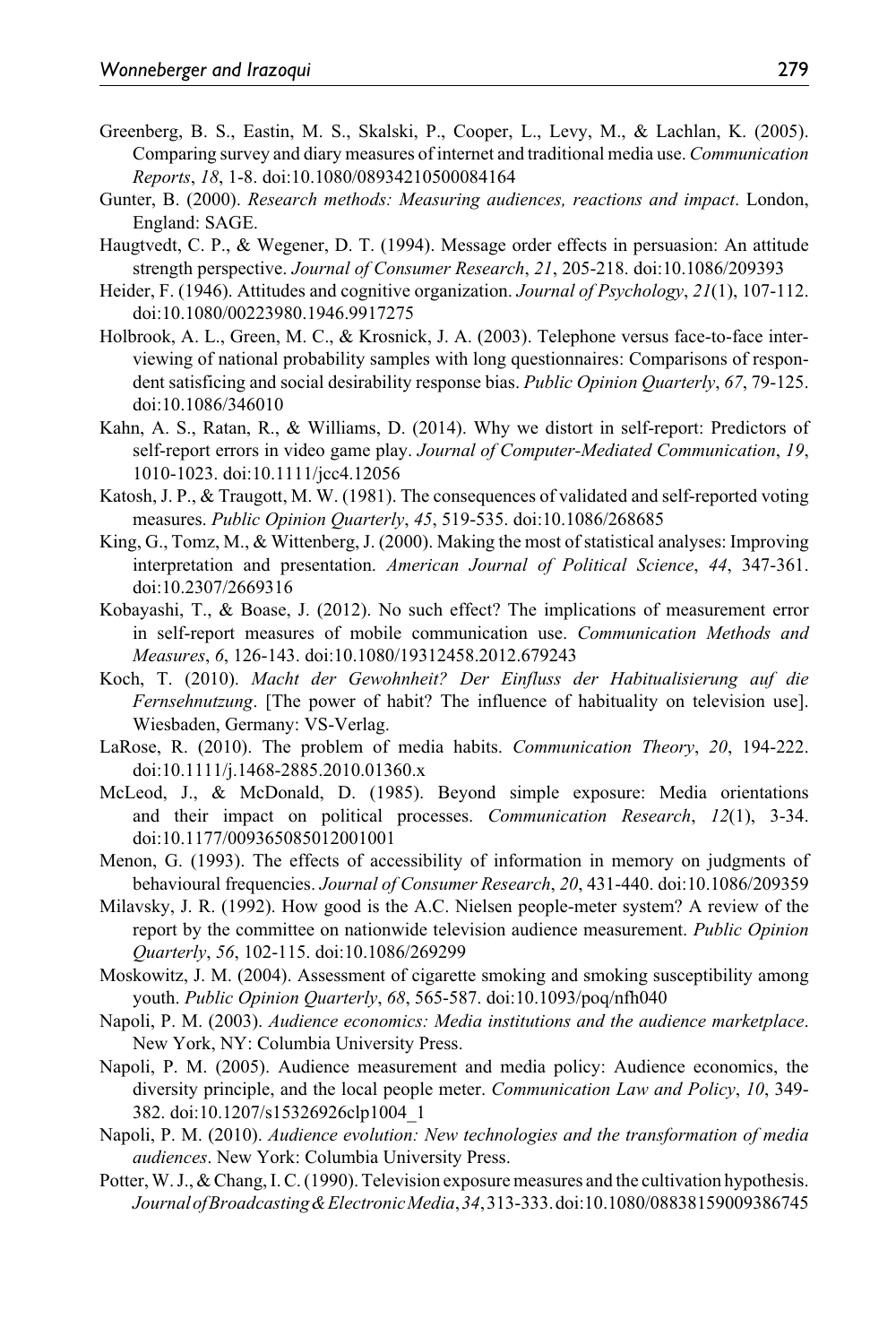- Potts, R., & Seger, J. (2013). Validity of adults' retrospective memory for early television viewing. *Communication Methods and Measures*, *7*(1), 1-25. doi:10.1080/19312458.2012.760731
- Price, V. (1993). The impact of varying reference periods in survey questions about media use. *Journalism Quarterly*, *70*, 615-627. doi:10.1177/107769909307000312
- Price, V., & Zaller, J. (1993). Who gets the news? Alternative measures of news reception and their implications for research. *Public Opinion Quarterly*, *57*, 133-164. doi:10.1086/269363
- Prior, M. (2009a). The immensely inflated news audience: Assessing bias in self-reported news exposure. *Public Opinion Quarterly*, *73*, 130-143. doi:10.1093/poq/nfp002
- Prior, M. (2009b). Improving media effects research through better measurement of news exposure. *Journal of Politics*, *71*, 893-908. doi:10.1017/S0022381609090781
- Putnam, R. D. (1995). Tuning in, tuning out: The strange disappearance of social capital in America. *Political Science and Politics*, *28*, 664-683. doi:10.2307/420517
- Putnam, R. D. (2000). *Bowling alone: The collapse and revival of American community*. New York, NY: Simon & Schuster.
- Ridout, T. N., Shah, D. V, Goldstein, K. M., & Franz, M. M. (2004). Evaluating measures of campaign advertising exposure on political learning. *Political Behavior*, *26*(3), 201-225. doi:10.1023/B:POBE.0000043453.96025.a8
- Robinson, J. P., & Martin, S. (2010). IT use and declining social capital? More cold water from the General Social Survey (GSS) and the American Time-Use Survey (ATUS). *Social Science Computer Review*, *28*(1), 45-63. doi:10.1177/0894439309335230
- Romantan, A., Hornik, R., Price, V., Cappella, J., & Viswanath, K. (2008). A comparative analysis of the performance of alternative measures of exposure. *Communication Methods and Measures*, *2*(1), 80-99. doi:10.1080/19312450802062539
- Rossiter, J. R., & Danaher, P. J. (1998). *Advanced media planning*. Boston, MA: Kluwer Academic.
- Schwarz, N. (2007). Cognitive aspects of survey methodology. *Applied Cognitive Psychology*, *21*, 277-287. doi:10.1002/acp.1340
- Schwarz, N., & Oyserman, D. (2001). Asking questions about behavior: Cognition, communication, and questionnaire construction. *American Journal of Evaluation*, *22*, 127-160. doi:10.1177/109821400102200202
- Shrum, L. J., Lee, J., Burroughs, J. E., & Rindfleisch, A. (2011). An online process model of second-order cultivation effects: How television cultivates materialism and its consequences for life satisfaction. *Human Communication Research*, *37*(1), 34-57. doi:10.1111/ j.1468-2958.2010.01392.x
- Slater, M. D. (2004). Operationalizing and analyzing exposure: The foundation of media effects research. *Journalism & Mass Communication Quarterly*, *81*, 168-183. doi:10.1177/107769900408100112
- Sociaal en Cultureel Planbureau. (2013). *Met het oog op de tijd: Een blik op de tijdsbesteding van Nederlanders* [Keeping an eye on time: A view on time use of Dutch people]. Retrieved from [http://www.scp.nl/Publicaties/Alle\\_publicaties/Publicaties\\_2013/Met\\_het\\_oog\\_op\\_de\\_tijd](http://www.scp.nl/Publicaties/Alle_publicaties/Publicaties_2013/Met_het_oog_op_de_tijd)
- Southwell, B. G., Gilkerson, N. D., Depue, J. B., Shelton, A. K., Friedenberg, L. M., & Koutstaal, W. (2010). Aging and the questionable validity of recognition-based exposure measurement. *Communication Research*, *37*, 603-619. doi:10.1177/0093650209356442
- Steiner, G. A. (1963). *The people look at television*. New York, NY: Alfred A. Knopf.
- Stichting KijkOnderzoek. (2012a). *Ontwikkelingen in TV bezit en gebruik: Media standaard survey* [Trends in TV ownership and use]. Retrieved from [https://kijkonderzoek.nl/images/](https://kijkonderzoek.nl/images/TV_in_Nederland/SKO_TV_in_NL_2012_Correctie_2014.pdf) TV in Nederland/SKO TV in NL 2012 Correctie 2014.pdf